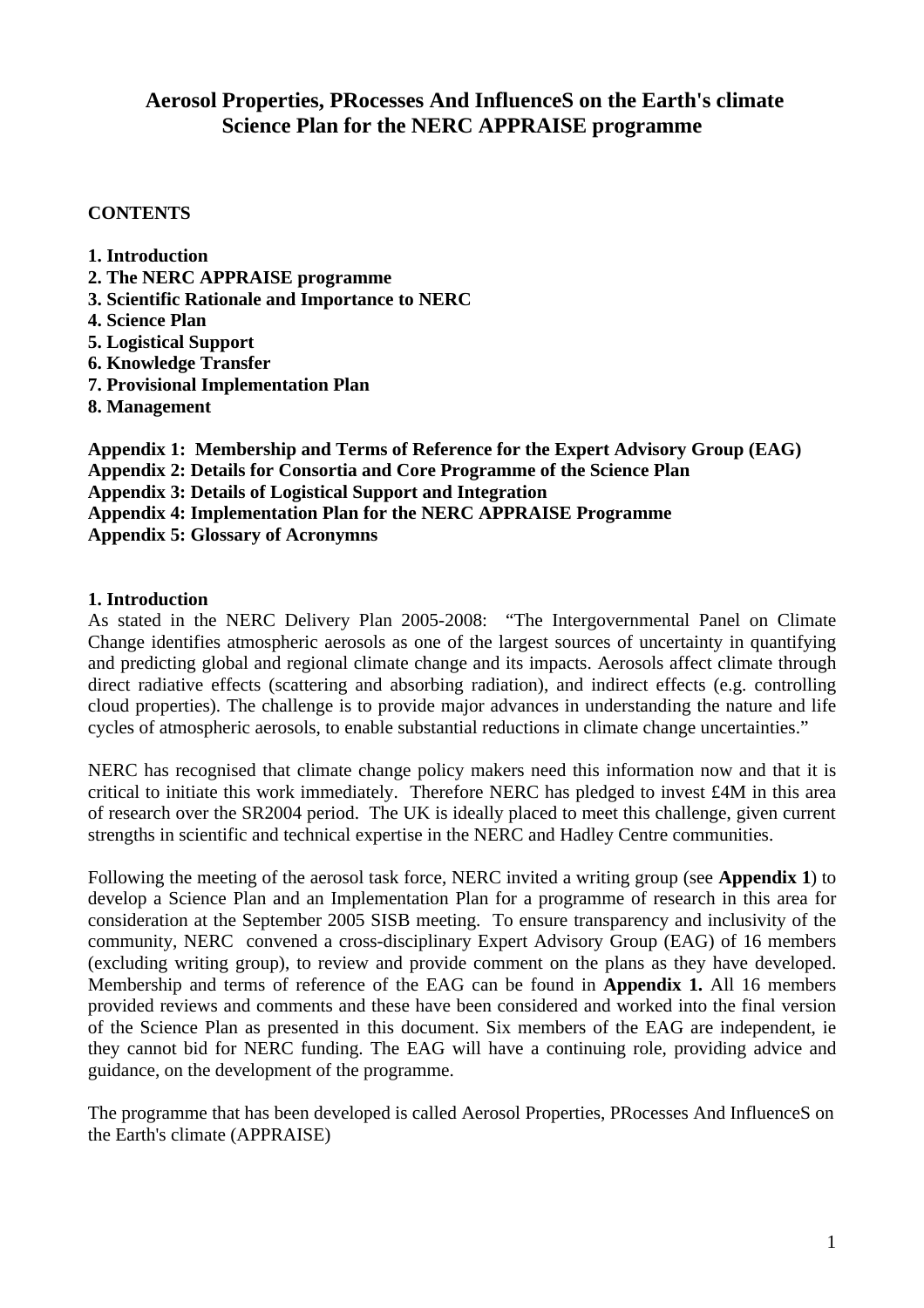## **2. The NERC APPRAISE programme**

APPRAISE is a major 5 year scientific programme that will run from 2005-2010 (science beginning summer 2006 – see section 7). APPRAISE will seek to tackle key research challenges that include understanding and quantifying:

(i) the direct effect of aerosols on the Earth's radiation budget, via scattering and/or absorption of radiation;

(ii) the influence of aerosols on cloud properties and hence indirect effect on climate and influence on the hydrological cycle;

(iii) the role of aerosols in feedback processes between land, the biosphere and climate.

To reduce these uncertainties a much-improved understanding of the atmospheric aerosol lifecycle and better representations of this in climate simulations are needed.

APPRAISE will fund targeted and strategic activities and provide a platform for focussing and coordinating NERC's present and future investments in this area. The programme will maximise the potential of the NERC community's expertise and build links between science activities that are already internationally competitive. In line with NERC's Delivery Plan 2005-2008, APPRAISE will collaborate with the Hadley Centre and will "complement aerosol research in NERC's UK Surface-Ocean, Lower-Atmosphere Study (UKSOLAS), QUEST, Centre for Ecology and Hydrology (CEH) and NERC Centres for Atmospheric Science (NCAS) programmes, utilising the new state-of-the-art research aircraft facility (FAAM)". Exploitation of experimental facilities including the aircraft and instrumentation, and synergistic links to existing modelling programmes, will allow APPRAISE to develop the aerosol area of NERC's science strategy into an internationally leading activity. APPRAISE will provide a framework, within which UK science can work collaboratively with US, European and Asian scientists. (Details of the above are in the Science Plan provided).

In summary, APPRAISE will provide key information on aerosol and cloud properties, processes and effects on climate, which can be used to develop further the Hadley Centre's climate model. This will allow improved representation of aerosol and cloud processes in the model, leading to a reduction in uncertainty in climate change predictions and feedbacks. By working closely with the Hadley Centre, the NCAS Centre for Global Atmospheric Modelling (CGAM) and the NCAS Distributed Institute for Atmospheric Composition (DIAC), APPRAISE will ensure effective transfer of information from the programme into the global climate models.

Specifically, APPRAISE will:

- Provide a focus for UK research in the key area of aerosols, clouds and climate over the next 5 years
- Deliver improved knowledge on aerosol and cloud properties, processes and impacts through detailed field and laboratory measurements
- Use process models to develop parameterisations for use by global and regional transport and climate models.
- Test and demonstrate the climatic importance of key aerosol and cloud processes through a coordinated hierarchy of models linking process scales to global climate models through transport models
- Identify and quantify key biosphere-atmospheric aerosol couplings at the process scale and so provide improved data from which to develop parameterisations.
- Deliver a coordinated internationally leading activity in the APPRAISE area

The EAG will provide NERC with an assessment of progress, uncertainty and future developments in the area at the end of 2007.

APPRAISE will need to: enhance the existing activity of the UK Chemistry and Aerosol model (UKCA), a partnership between the Met Office and NCAS; complement other major NERC investments such as the directed programmes: Polluted Troposphere; QUEST; UK SOLAS (see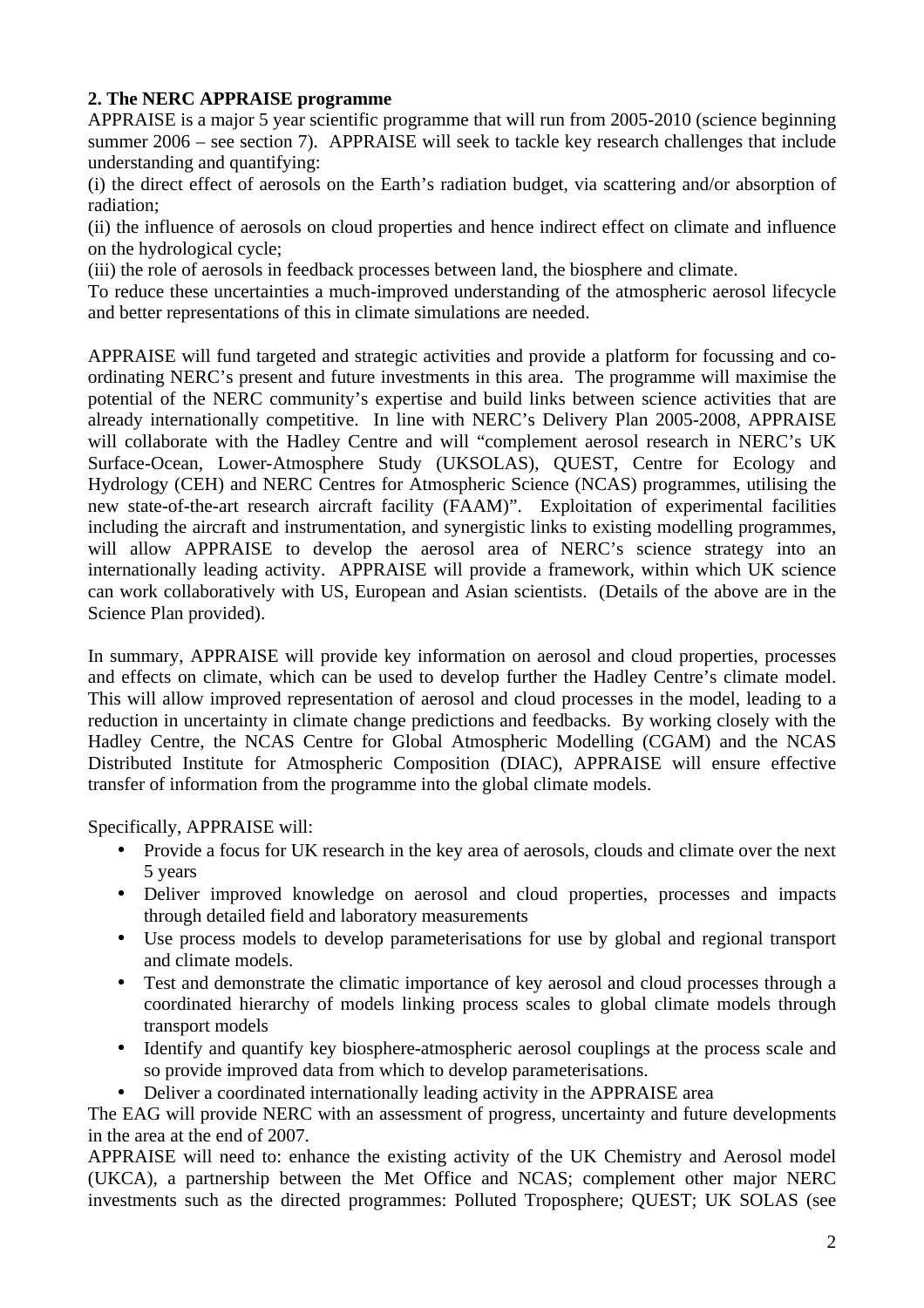**Appendix 5** for glossary of acronyms), and the new Environment and Human Health programme; work with international programmes such as IGBP/iLEAPS, SOLAS, and QUANTIFY.

APPRAISE will develop and maintain national collaborations with the Hadley Centre and the Environment Agency, and forge international links with European networks (eg ACCENT and ESF) and with the US National Science Foundation. The latter will be encouraged within the programme's activities through joint research activities, such as the present participation of the NERC-funded Intercontinental Transport of Ozone and its Precursors consortium within the International Consortium for Atmospheric Research into Transport and Transformation (funded by the US, France, Germany and the UK). In addition, APPRAISE will aspire to develop a joint NERC/China partnership for future aerosol research activities (within the lifetime of APPRAISE). This will take advantage of the recently established NERC/China Memorandum of Understanding on climate change research. APPRAISE will make maximal use of synergies with other activities worldwide, including international projects and programmes such as IGAC, GEIA/ACCENT, ACE-Asia, AMMA and LBA.

The outcomes of APPRAISE will need to provide guidance to policy makers. Through its Knowledge Transfer plan (see section 6), APPRAISE will work very closely with the recently NERC-funded UK Atmospheric Aerosols Network (UKAAN) to transfer the outputs of the programme to the user community. This includes government departments, public agencies and industry. In addition, APPRAISE will provide funds to extend UKAAN for the duration of the programme. It is anticipated that within the programme itself, APPRAISE will work closely with the users of the research, namely the Hadley Centre, Met Office, Defra and the Environment Agency, so ensuring effective transfer of knowledge to its main users.

It is proposed that APPRAISE uses the available funds (£4M) in the following way: up to £3M for a single competitive funding round to support three targeted consortia, one each in the areas of (i) Direct aerosol impacts on climate, (ii) Indirect aerosol-cloud impacts on climate, and (iii) aerosolclimate coupling through feedbacks with the terrestrial biosphere. The remaining allocation will be spent on cross-cutting scientific activities which underpin all 3 consortia, knowledge transfer activities, and logistical and management costs. The funding for the programme will be committed during the current Spending Review period but spending will be over 5 years (2005-2010).

#### **3. Scientific Rationale and Importance to NERC**

If NERC is to successfully deliver outputs in its priority science area of climate change prediction (as defined in the science strategy document - "Science for a sustainable future"), it must invest in improving the understanding and knowledge of the processes affecting the Earth's radiative balance. The largest uncertainties in this area are, at the present time, linked to aerosol particles and clouds, through their scattering and absorption of radiation. In addition, changes in climate may have an impact on the properties of aerosols and clouds themselves and thus feedback, in an uncertain way, on future climate responses. These issues need to be addressed to ensure improved representation of the Earth System in climate models, and provide increased confidence in future regional and global climate predictions.

Recently, there has been a significant improvement in the accuracy of in-situ measurements, and in deriving ground based remote sensing and satellite retrievals of aerosol and cloud parameters. Only now are these techniques able to offer the physical and chemical detail required to close some of the required budgets and provide long term, globally representative measurements. In addition, models are beginning to include all major aerosol components and most of the relevant physical phenomena, and are starting to encapsulate some of the cloud effects induced by aerosols. In short, the measurement and modelling tools required to make significant progress in improving the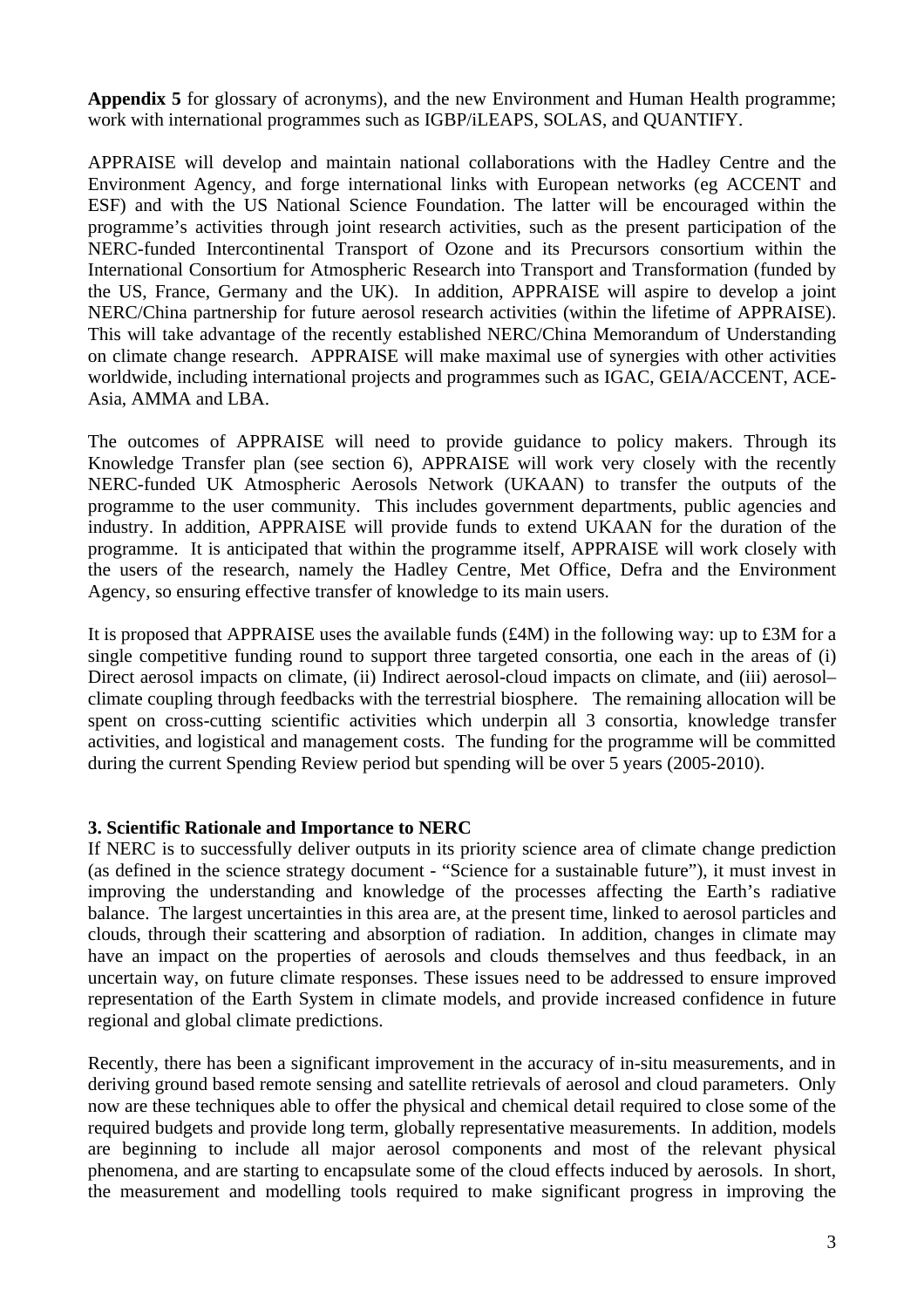prediction of the impact of aerosols and clouds on climate, are starting to come available. APPRAISE will provide the funding, and co-ordination framework necessary to exploit these developments and to make the UK a world-leader in this area of research.

#### **4. Science Plan**

#### **4.1 Background and General Principles of APPRAISE**

The APPRAISE programme seeks to significantly develop knowledge of the impact of aerosols on our climate by conducting basic scientific research on key processes involved in the lifecycle of the aerosols in the atmosphere. The programme approach will be through an integrated hierarchy of laboratory studies, field and global observations, process models, regional models and global/climate models, providing interconnected tools for use in the three key science areas below. The effort needs to be driven by both top-down and bottom-up methodologies. Outcomes should include identification and quantification of the key processes in general circulation models (GCMs) and simplification and parameterisations of these processes, tested using the model hierarchy. Such a system of models will be used to deliver improved confidence limits for the description of aerosol and cloud impacts in model predictions, on global and regional scales. Global-scale modelling activities are anticipated to build upon established modelling frameworks (e.g. Hadley Centre, QUEST), to exploit synergies with complementary activities in the UK and international scientific community and to maximise resources to improve process-level understanding within APPRAISE.

It is anticipated that novel science will arise from the observational part of the programme through the detailed study of basic processes. New technology is developing in this area within the UK and this will be utilised effectively within the programme. Where appropriate, the programme may fund new instruments where a specific need can be identified.

APPRAISE will provide co-ordination and exploitation of expertise across an internationally renowned science community. The mechanism for delivery will be through consortia grants, supported by a core programme of key strategic scientific activities:

### **4.2 Key Scientific Areas for Consortia**

For NERC to address the UK science needs in this area and to improve our basic skill in modelling present climate, APPRAISE seeks a single consortium in each of the three areas below. The consortia will all adhere to the APPRAISE philosophy of integrating laboratory, *in situ* and satellite field- and modelling-studies. Details of the science rationale and approach of each of these areas can be found in **Appendix 2**. The key objectives of each consortium are outlined below:

#### **4.2.1 The Direct Impacts of Aerosol on Climate**

Objectives:

- $\triangleright$  To quantify better the key parameters controlling the evolution of the single scattering albedo and radiative effect of key aerosol types
- $\triangleright$  To assess the relative contributions of primary and secondary aerosol to the global aerosol budget and their effects on the radiative budget
- $\triangleright$  To assess the regional variabilities in aerosol and their effects
- $\triangleright$  To provide an initial framework for assessing the climatic impacts of air quality regulation of particulate material.

#### **4.2.2. Aerosol Cloud Interactions and Climate**

Objectives:

 $\triangleright$  To assess the relative importance of the key processes by which aerosol control cloud microphysics in mixed phase clouds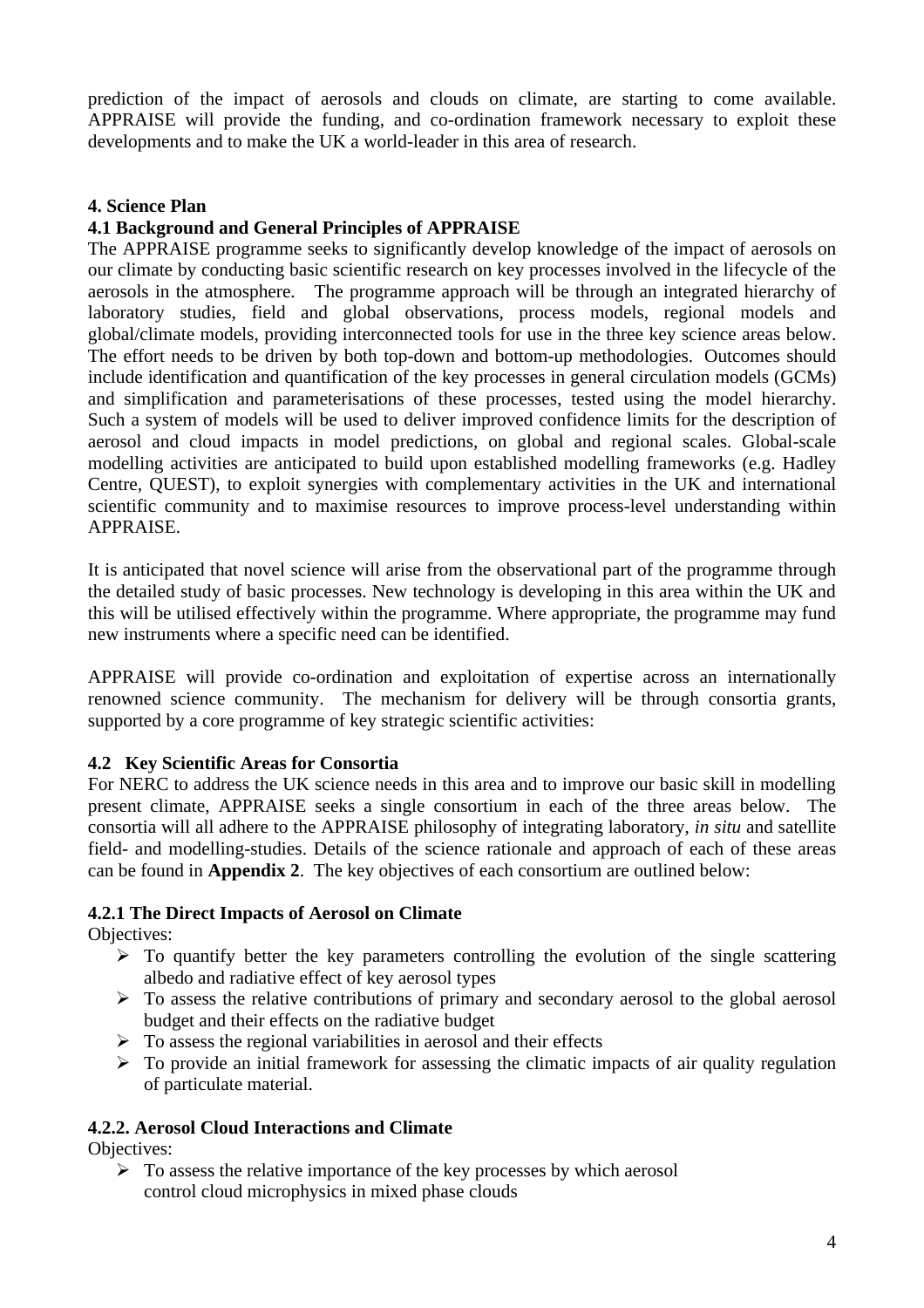- $\triangleright$  To determine the properties and role of ice nuclei and their interaction with mixed phase clouds
- $\triangleright$  To assess the role of absorbing material above, below and within clouds

# **4.2.3. Aerosol coupling in the Earth System**

Objectives:

- $\triangleright$  To provide quantitative descriptions of key biogenic surface flux processes between aerosol and their precursor gases.
- $\triangleright$  To quantify biogenic volatile organic compound chemistry and aerosol formation in and above vegetation canopies through integrated field studies
- $\triangleright$  To assess the impact of such processes on regional aerosol burden and precipitation.
- $\triangleright$  To assess the impact of land use changes on aerosol emission and deposition and develop predictive capability

## **4.3 Key Underpinning Science Areas – The Core Programme**

To achieve its overall objectives, add value to the consortia activities and provide a strategic vision for aerosols research, APPRAISE will additionally seek to fund several key scientific areas that provide underpinning science to the programme. They are specifically targeted at areas not covered by NCASII and other NERC institutes and facilities, though they will work closely with these frameworks. The activities have been targeted such that they will facilitate and assist more than one of the consortia. There are potentially many such activities, however the level of funding has required their prioritisation. This has been successfully achieved through detailed consultation with the EAG. The four activities outlined below will be bid for in open competition as described in more detail in section 7. Details of the rationale and targets of each of these areas can be found in **Appendix 2**. The key objectives of the elements of the core programme are outlined below:

# **4.3.1 Formation Pathways and Properties of Organic Aerosols**

Main deliverables:

- $\triangleright$  An improved description of secondary organic aerosol production
- $\triangleright$  A framework for assessing its role in the behaviour of mixed component aerosol

# **4.3.2 Improved Representation and Validation of the Radiative Properties and Impacts of Aerosols and Clouds**

Main deliverables:

- $\triangleright$  A community radiative transfer model that can be both simplified or made more complex and so be incorporated into a wide range of aerosol models, and an assessment of the quality of the required inputs
- $\triangleright$  Provision of aerosol optical depth, size distribution and refractive index such as is available from the AERONET sun-photometer installed at a site in Cardington, UK.
- $\triangleright$  A database of aerosol products including aerosol optical depth, aerosol Angstrom coefficients, aerosol size distributions, and single scattering albedo, and similar products for specific FAAM aircraft operations/dedicated aerosol measurement campaigns

#### **4.3.3 Development of a Global Model to Investigate Key Aerosol and Cloud Processes**  Main deliverables:

- $\triangleright$  A global aerosol model that is capable of (i) carrying the main aerosol types, (ii) deal with complex mixing states and (iii) act as a key stage in the hierarchical testing of aerosol processes in APPRAISE
- $\triangleright$  Coordination of the development of the hierarchical model development, interfacing with other modelling effort in the UK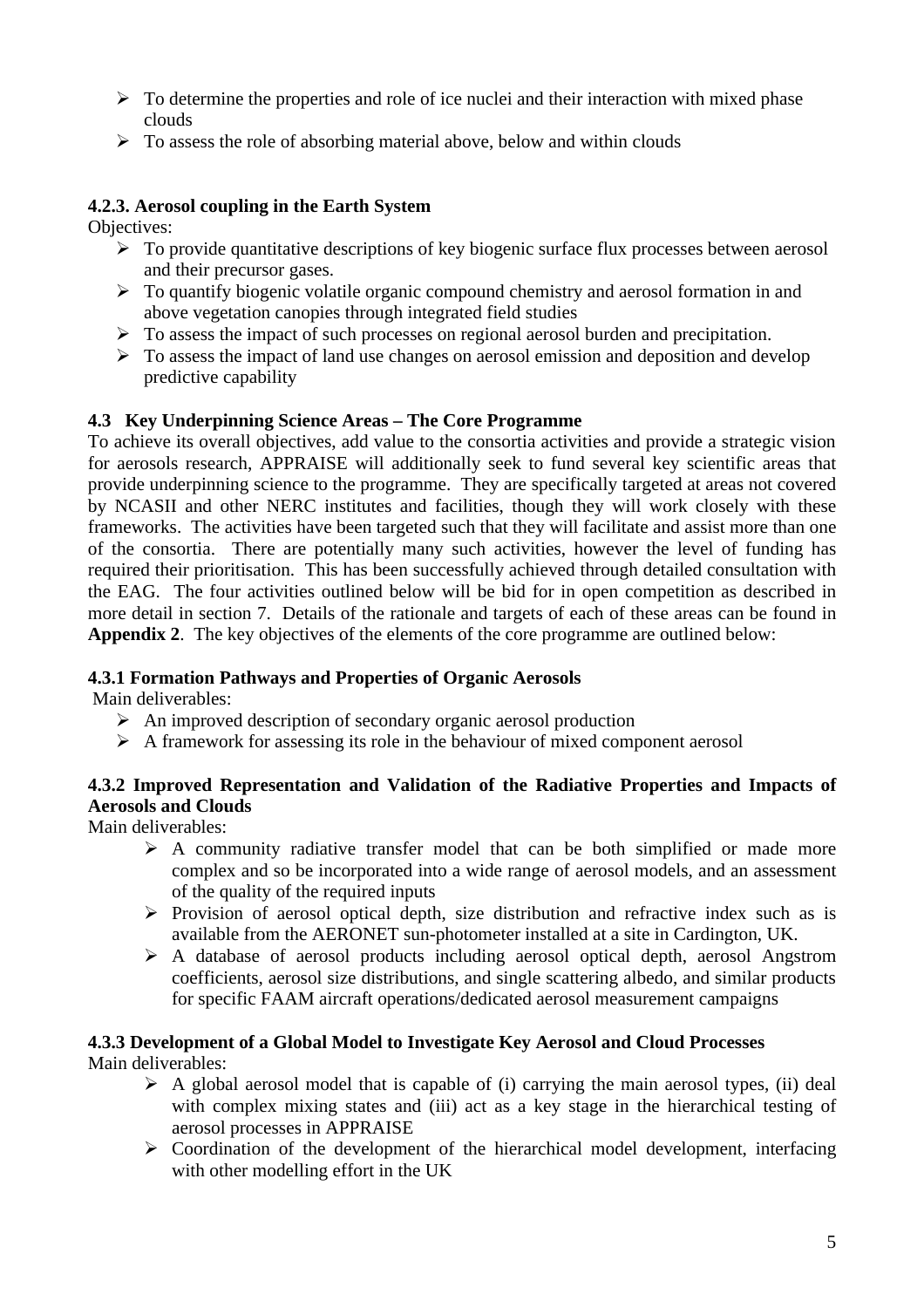# **4.3.4 Improved Coupling of In Situ Cloud Measurements with Novel Model Schemes**

Main deliverables:

 $\triangleright$  Improved treatment of cloud/aerosol interactions in cloud resolving models including explicit aerosol and cloud microphysics that is based on an improved knowledge of the interaction of clouds and aerosol especially mixed phase clouds.

# **5. Logistical Support**

The APPRAISE programme will require the use of a significant number of NERC and other resources. These are simply listed below for information. More details on these, including how they will be integrated into the programme and funded, are given in **Appendix 3**.

- **5.1** The FAAM Aircraft
- **5.2** Ground Sites
- **5.3** The Chilbolton RADAR facility
- **5.4** Satellite Data
- **5.5** Key Laboratory Facilities
- **5.6** Modelling and Computer Support
- **5.7** Data Management

### **6. Knowledge Transfer**

As currently envisaged, two main routes for knowledge transfer will be explored:

(i) Transfer via close liaison between the consortia, the UK Met Office and the Hadley Centre these collaborations will ensure that the knowledge acquired through the programme is used in climate modelling activities funded by Defra.

(ii) Transfer through the extension of the recently NERC-funded UK Atmospheric Aerosols Network (UKAAN). The key aims of this network, set up in July 2005, are: to establish links between the UK academic aerosol research base in atmospheric sciences and the aerosol user community, thereby improving the uptake of science by users; to facilitate the transfer of ideas, experimental techniques and knowledge between academia and users of NERC science; to promote UK atmospheric aerosol research and user activities, nationally and internationally; and to provide a strategic view at the interface between core science and policy over the next decade. UKAAN will achieve this by running Knowledge Transfer workshops, producing summary and advisory publications, and establishing an exchange programme between scientists and user communities. APPRAISE will work together with UKAAN to host joint workshops and, if appropriate, will make use of the visit-programme available in UKAAN. The UKAAN website can be used to host the APPRAISE web pages. Current members of UKAAN include DIAC, many UK university groups; CEH, the Met Office, the Hadley Centre, the Environment Agency, Defra, Department of Health, several large businesses with interests in atmospheric science such as Powergen and Ford, several SMEs such as CERC, and several learned societies including the Aerosol Society, the Royal Meteorological Society and the Royal Society for Chemistry.

The network is currently funded through the NERC Knowledge Transfer funding scheme and in the first instance lasts for 2 years. It will therefore be well established at the start of the APPRAISE science programme and will provide an ideal portal for disseminating the key scientific findings from APPRAISE. The EAG recommends that APPRAISE support the extension of UKAAN, from the end of the UKAAN knowledge transfer award period (June 2007) until the end of APPRAISE (April 2010). Members of the APPRAISE EAG are also on the management team of UKAAN, ensuring a close relationship.

### **7. Implementation Plan**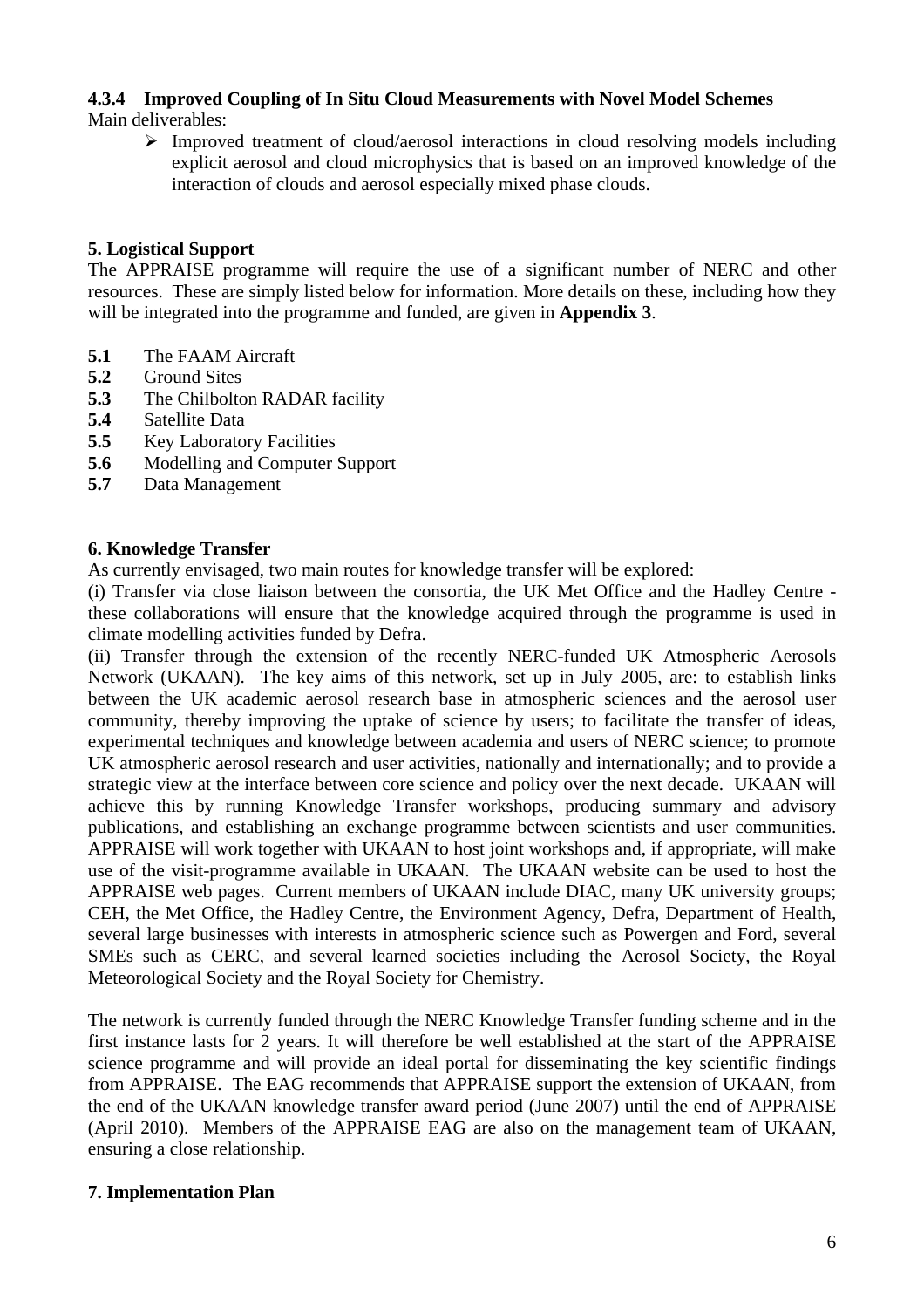The EAG recommends:

**7.1** That the three key scientific areas described in section 4 of this document be carried out via consortia grants. These targeted consortium bids will be solicited competitively from the community, with the expectation that one will be selected for each area in order to deliver the necessary interdisciplinary activities. These proposals will undergo full peer-review and be assessed by a moderating panel that includes members of the NERC Peer Review College, who have relevant expertise, and a subgroup of the EAG.

**7.2** That the consortia areas are supported by a core programme of underpinning science activities, as described in section 4.3. Whilst key structural support is available through NCAS, FAAM, BADC and through links with other programmes, e.g. QUEST and SOLAS, there are a number of areas in which APPRAISE should invest to maximise its scientific delivery through the consortia. The EAG recognise that funding this core programme is essential in providing cohesion to the programme via integration across the consortia. Importantly, funding these underpinning activities will ensure a strategic vision for APPRAISE and future aerosol activities. As these underpinning activities will take the form of specific packages of work with specific questions to answer, the EAG recommends that funding is carried out via an open call for bids, prior to the AO for consortia. External peer-review will not be necessary nor beneficial as the activities are being clearly defined by the EAG. The bids will contain a description of what the applicant/research group can achieve, how they will achieve it and the credentials they have for this responsibility. It is likely that the bids will take the form of one or more postdoctoral positions in each area. A Tender Evaluation Board (which will include members of the EAG) will assess the bids and decide on which are to receive awards.

**7.3** The EAG recommend that the deadlines for the consortia and core activity AOs be staggered in order that the consortia applications can clearly demonstrate their co-ordination and integration with the core activities.

**7.4** The EAG has carefully targeted the APPRAISE programme towards key bottlenecks in the development of a knowledge base from which a quantified assessment of the climatic effects of aerosols and clouds, and their couplings with the biosphere can be developed. However, the EAG wishes to point out that a programme of the size and duration of APPRAISE will be unable to solve these problems in their entirety. Rather, the work outlined in the science case represents the most important areas of concern at the present time and areas in which the UK has expertise to fully contribute internationally. For information the EAG will provide NERC with an assessment of progress, uncertainty and future developments in the area at the end of 2007, prior to the next spending review.

### **8. Management**

**8.1 Co-ordination:** The EAG recognise that a part-time role is required to carry out the day-to-day management, co-ordination and administration (outside Swindon Office) for this programme. The EAG recommend an approximately half-time (2days per week) manager/co-ordinator post to carry out this role, to ensure co-ordination *between* the core programme and the consortia*.* (A full-time co-ordinator position is not required as co-ordination within each consortia will be a pre-requisite of funding). The EAG recommends that the part-time APPRAISE coordinator be appointed, through open competition, in June/July 2006 for 4 years.

The APPRAISE co-ordinator will: ensure overall scientific integration of the programme, notably securing effective exchange of information and co-ordination of the core strategic and targeted activities; work closely with the APPRAISE Expert Advisory Group to execute the programme Science, Implementation, Data Management and Knowledge Transfer Plans; monitor progress against programme objectives; play a major role in promoting awareness of the programme's aims and achievements; seek to maximise the programme's output through forging close links with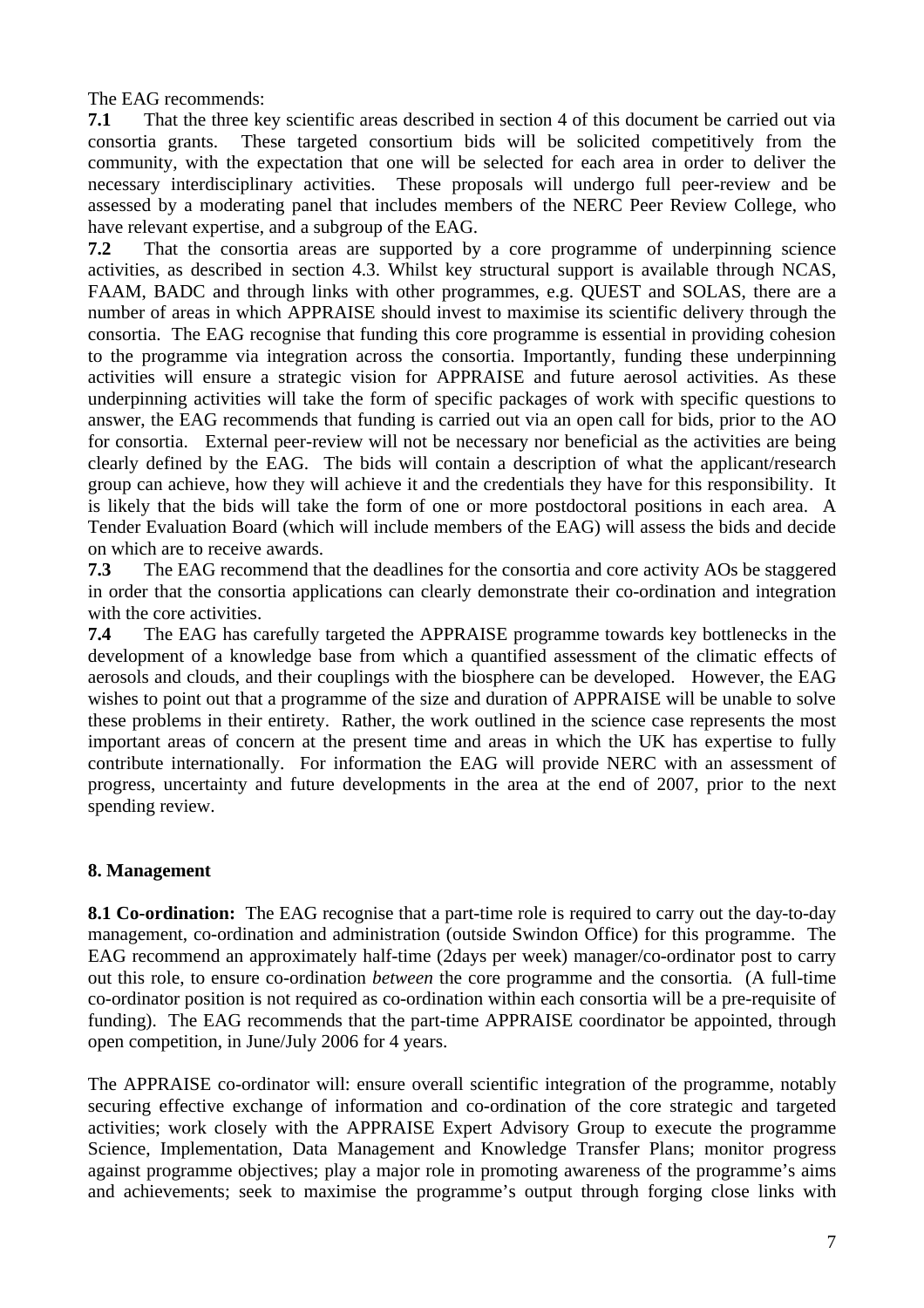similar research programmes funded overseas, including the USA, Europe and China; ensure that all data are conserved and made available to the public at the end of the programme as outlined in NERC's data policy guidelines.

**8.2 Steer of the programme:** It is envisaged that the EAG, along with the lead authors of this document, will form a steering group that provides scrutiny and steer for the programme and will meet at least annually. To provide coordination across NERC's programmes, representatives from QUEST and SOLAS and other relevant programmes will be invited. It is anticipated that APPRAISE will hold an open annual science meeting, where all its activities are represented. The steering group will meet immediately after this meeting and annual reports of the main consortia and strategic activities will be evaluated.

**8.3 Swindon Office management and administration**: APPRAISE will be supported by a Programme Administrator (Science Programme Officer) based in Swindon Office. This person will work with the science co-ordinator, providing support for funding rounds, meetings and events and will ensure a link into Swindon Office and to the appropriate Science and Innovation Manager (SIM) at NERC Swindon Office. The SIM will provide an advisory role to the programme.

The success of the programme will be evaluated in line with normal NERC procedures.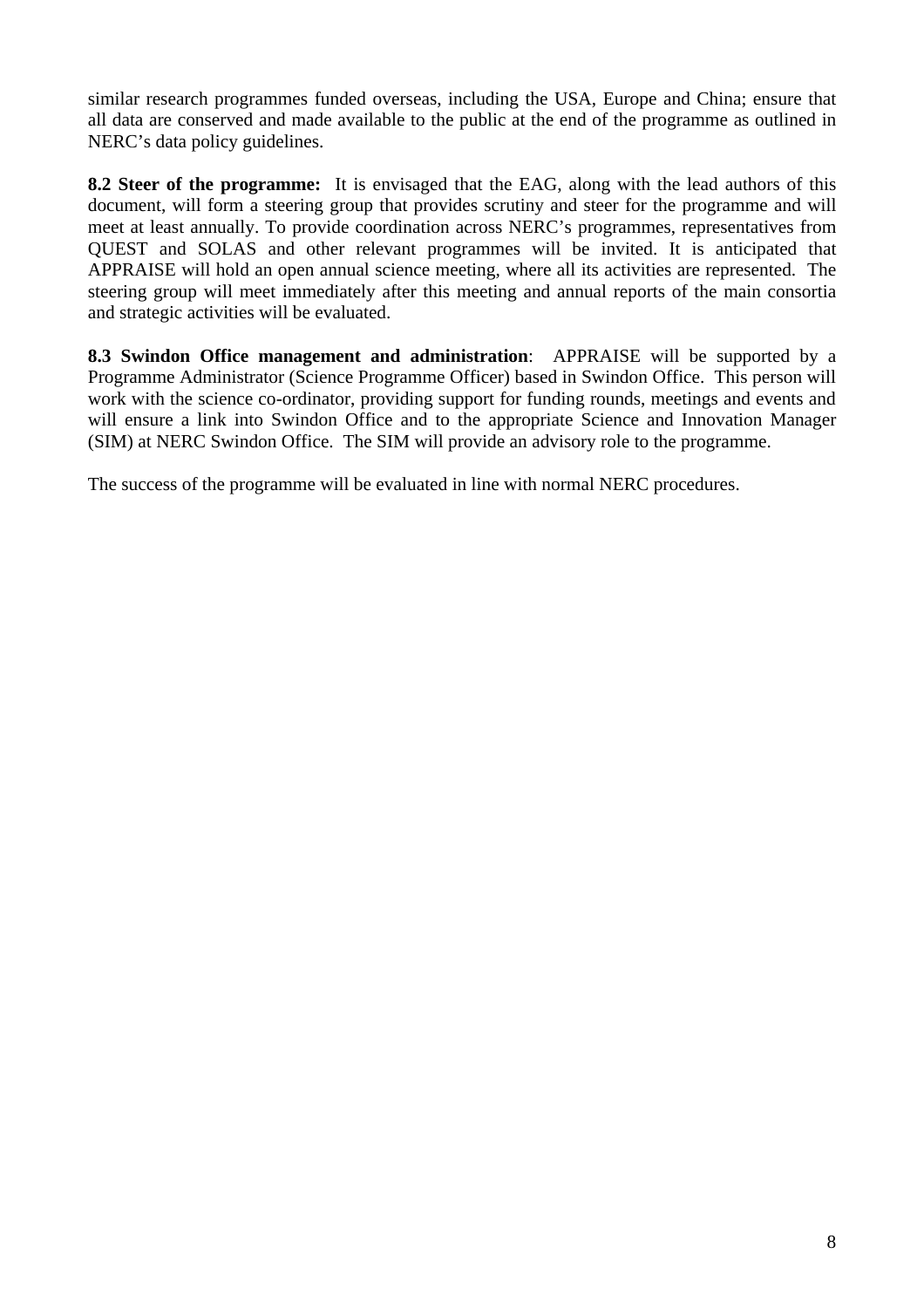# **Membership and Terms of Reference for the Expert Advisory Group (EAG)**

## **Membership:**

## • **Writing group**

**Dr Hugh Coe** (Reader, School of Earth, Atmospheric and Environmental Sciences, University of Manchester – specialising in properties and processes of atmospheric aerosols, aerosol-cloud interactions, atmospheric measurements, from ground, ship and aircraft platforms. He is currently chair of the FAAM Operations Committee)

**Dr Ellie Highwood** (Senior lecturer, Head of Aerosol Group, Meteorology Department, University of Reading – specialising in characterisation of the optical and radiative properties of aerosols; climate response to changing in tropospheric aerosols, She is the PI of the UK Atmospheric Aerosols Network, UKAAN)

**Dr Louisa Watts:** NERC co-ordinator and advisor

## • **Advisory Group**

Note: Independent members (ie not eligible for NERC funding) are marked with an \*

**Dr Eric Achterberg** (Reader in marine biogeochemistry, National Oceanographic Centre, Southampton)

**\*Professor Urs Baltensperger**, (Head of the Laboratory of Atmospheric Chemistry (LAC), Paul Scherrer Institut, Switzerland; LAC consists of the following groups: Gas phase and Aerosol Chemistry; Aerosol Physics; Ecosystem fluxes)

**\*Dr Olivier Boucher** (Head of Climate Chemistry and Ecosystems, Hadley Centre) **Professor Ken Carslaw** (Director of Research, Institute of Atmospheric Science, University of Leeds – specialising in modelling of aerosols)

**Professor Tom Choularton** (Head of Atmospheric Science, University of Manchester – specialising in cloud microphysics and precipitation)

**\*Professor Mike DePledge** (Head of Science at the Environment Agency and member of NERC Council)

**Professor David Fowler FRS CBE** (Science Director of the NERC Centre for Ecology and Hydrology's Biogeochmistry research programme)

**\*Dr Jim Haywood** (Aerosol Research Manager, Met Office - specialising in observations, use of satellite data, and global modelling of the radiative properties of aerosols)

**Professor Anthony Illingworth** (Head of Radar Meteorology Group, University of Reading – specialising in weather radar and remote sensing)

**Dr Eiko Nemitz** (NERC Centre for Ecology and Hydrology - specialist in the measurement and modelling of surface/atmosphere exchange of gases and particles)

**Dr Clive Oppenheimer** (Reader in volcanology and remote sensing, Geography Department, University of Cambridge)

**Professor Mike Pilling** (Director of NCAS Distributed Institute for Atmospheric Composition (DIAC), Professor of Chemical dynamics, School of Chemistry, University of Leeds, Chairman of Defra Air Quality Expert Group)

**Professor John Pyle FRS** (Director of NCAS Atmospheric Chemistry Modelling Support Unit, Professor in Centre for Atmospheric Science, University of Cambridge – specialisong in modelling chemistry in stratosphere, troposphere, chemistry/climate interactions and chemical composition measurements)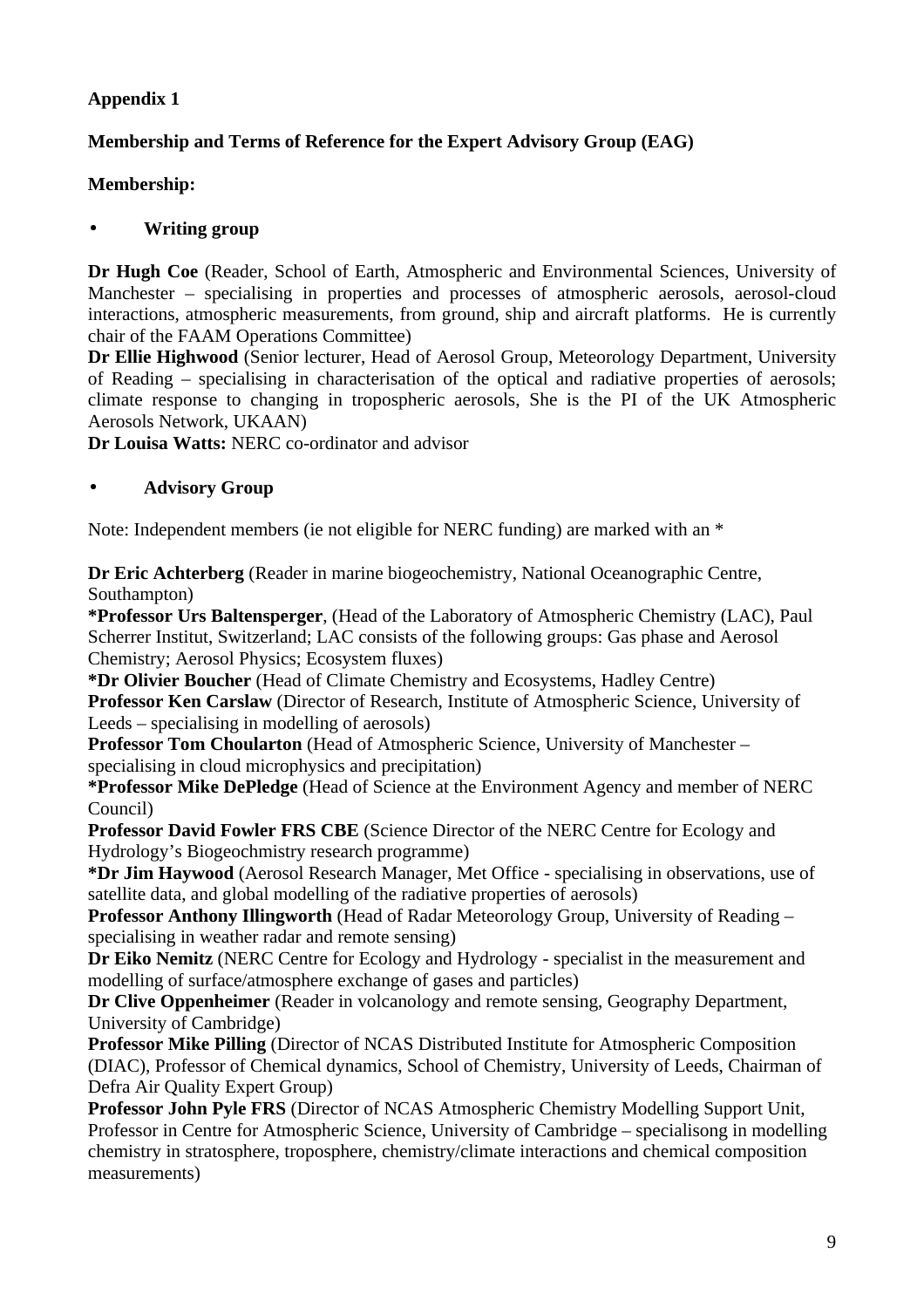**Dr Jonathan Reid** (Lecturer, School of Chemistry, University of Bristol – specialising in aerosol dynamics - laboratory based measurements)

**\*Dr Anne-Marie Schmoltner** (National Science Foundation (US) Programme Director of the Atmospheric Chemistry Programme)

**\*Dr Martin Williams** (Head of Air and Environment Quality Division, Technical Policy Branch, Defra)

# **Terms of Reference**

The role of the EAG is to:

- Prepare a science plan for SISB outlining key themes and science areas that will be supported through a new NERC programme of research (£4M), in the area of aerosols and climate change. The science plan is based on a previously science case for a programme called AIMES (Aerosol IMpacts on the Earth System), approved by SISB in October 2004, and included in the NERC SR2004 bidding document.
- Prepare an implementation plan, stipulating the most appropriate model for implementing this programme of research.
- Once approved by SISB, the EAG (or subgroup of it) will be invited to play a future role in the steer and scrutiny of a resulting programme of research in this area.

In developing the Science Plan, the EAG will consider:

- The objectives and deliverables of the programme
- Identify those areas where NERC can maximise UK leadership and optimise synergies
- The interaction of the programme's activities with past, present and future investments in this area of science, both nationally and internationally
- The expertise and development of the NERC community with potential interest in aerosols and climate change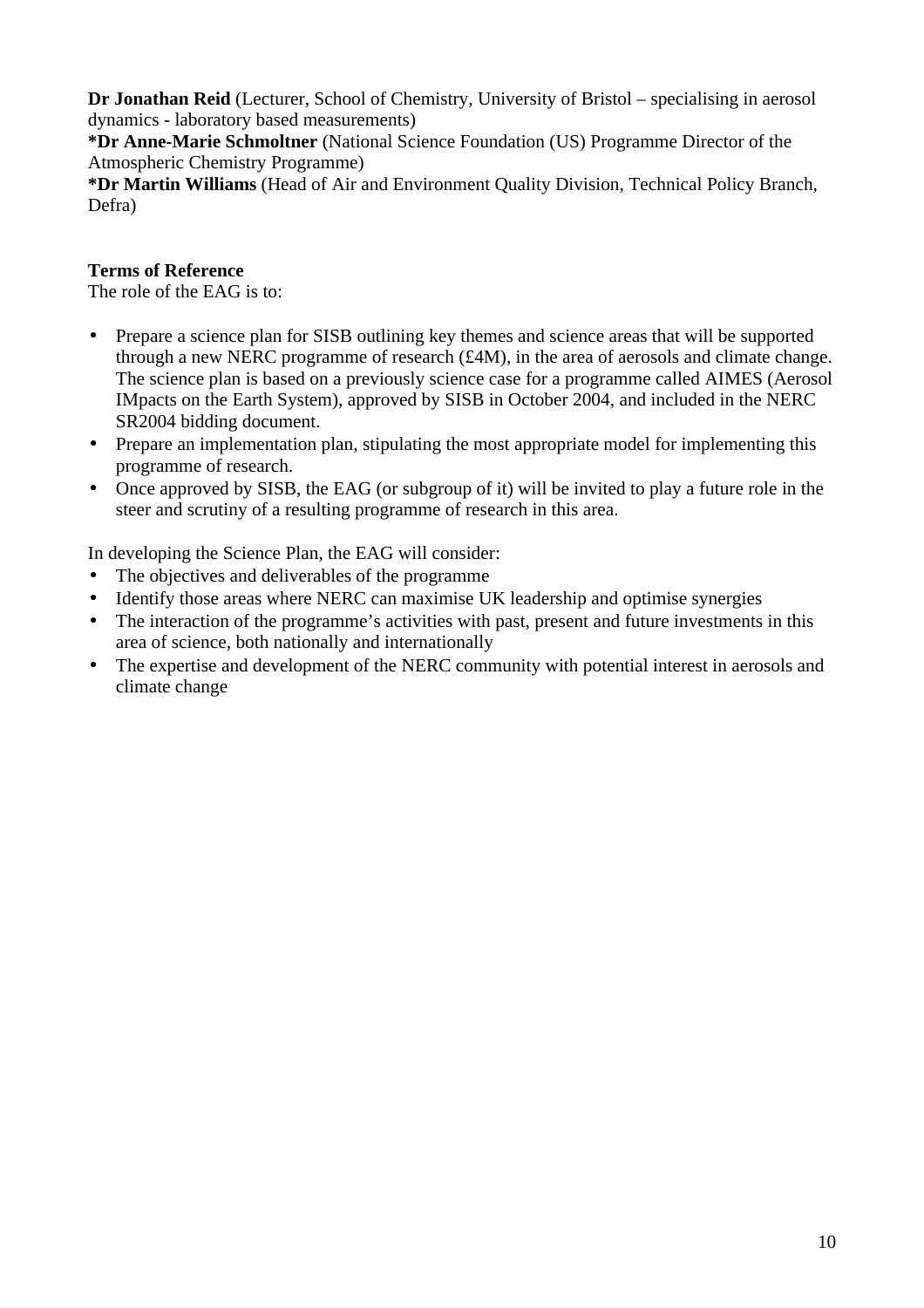## **Details for Consortia and Core Programme of the Science Plan**

#### **4.2 Key Scientific Areas for Consortia**

#### **4.2.1 The Direct Impacts of Aerosol on Climate**

#### • **Justification**

"Brown haze" is now a global phenomenon, and arises from partially absorbing pollution aerosol found in much of the lower troposphere. Its existence has been established in a few key case studies, and its impact on radiation estimated in a few models, but we remain far from being able to model correctly the role of aerosol in climate on regional and global scales.

At the time of the Third Assessment Report of the IPCC (2001), several different types of aerosol were considered to be radiatively important: sulphate, fossil fuel combustion-derived organic and black carbon, biomass burning and mineral dust, although only sulphate aerosol was treated in substantial detail. The key parameter for determining whether an aerosol will warm or cool climate is the single scattering albedo, the ratio of scattering to absorption by particles. Both scattering and absorbing aerosol reduce the solar radiation reaching the surface, thereby tending to cause local surface cooling; however absorbing aerosol may warm the atmosphere itself, altering temperature and relative humidity profiles. Knowledge of this parameter is crucial in predicting whether increases in aerosol in the atmosphere warm or cool climate, but predictions of it must be based on changing aerosol composition. APPRAISE will therefore focus on understanding the sources, distribution, and optical and hygroscopic properties of carbonaceous aerosol, sulphate, nitrate and dust. It will focus on the basic properties of these aerosols and how they are modified when mixed together.

#### • **Current state of knowledge**

To date, many of the key radiative parameters of aerosols have been determined empirically, yet they depend on the basic chemical and physical properties of the aerosol. Since the impact of future changes in aerosols may not be accurately represented by current empiricisms, it is crucial that these parameters are redefined as a function of the basic physical and chemical properties of the aerosol itself, and that these calculations are tested against state-of-the art measurements of aerosol optical properties.

Sulphate aerosols have been treated with more complexity than most other types, yet at present the formation and distribution of even this aerosol type cannot be modelled with any certainty. Organic material is often mixed with sulphate and may alter its optical properties significantly, yet the source, chemistry and effects of the organic fraction, and the role of anthropogenic and biogenic organic aerosol have so far not been either quantified or identified. Additionally, nitrates are forecast to become a major contributor to the direct effect, especially in Europe where sulphur emissions have already declined substantially. Yet nitrates are often only poorly, if at all, represented in current climate models and they are not included in the current Hadley Centre GCM. Clearly, the reflectance of the surface or clouds underlying the aerosol will significantly alter the role the aerosol plays. These vertical spatial heterogeneities have begun to be considered, though at present their effects have only been determined in a few specific case studies.

Large cities are significant sources of pollution aerosol and their precursor gases. Emissions legislation is driven by urban air quality and health impacts, but changes in such emissions are likely to change regional climate as a result of changes in the characteristics of the aerosol formed downwind. At the present time, research on air quality and climate impacts is decoupled and work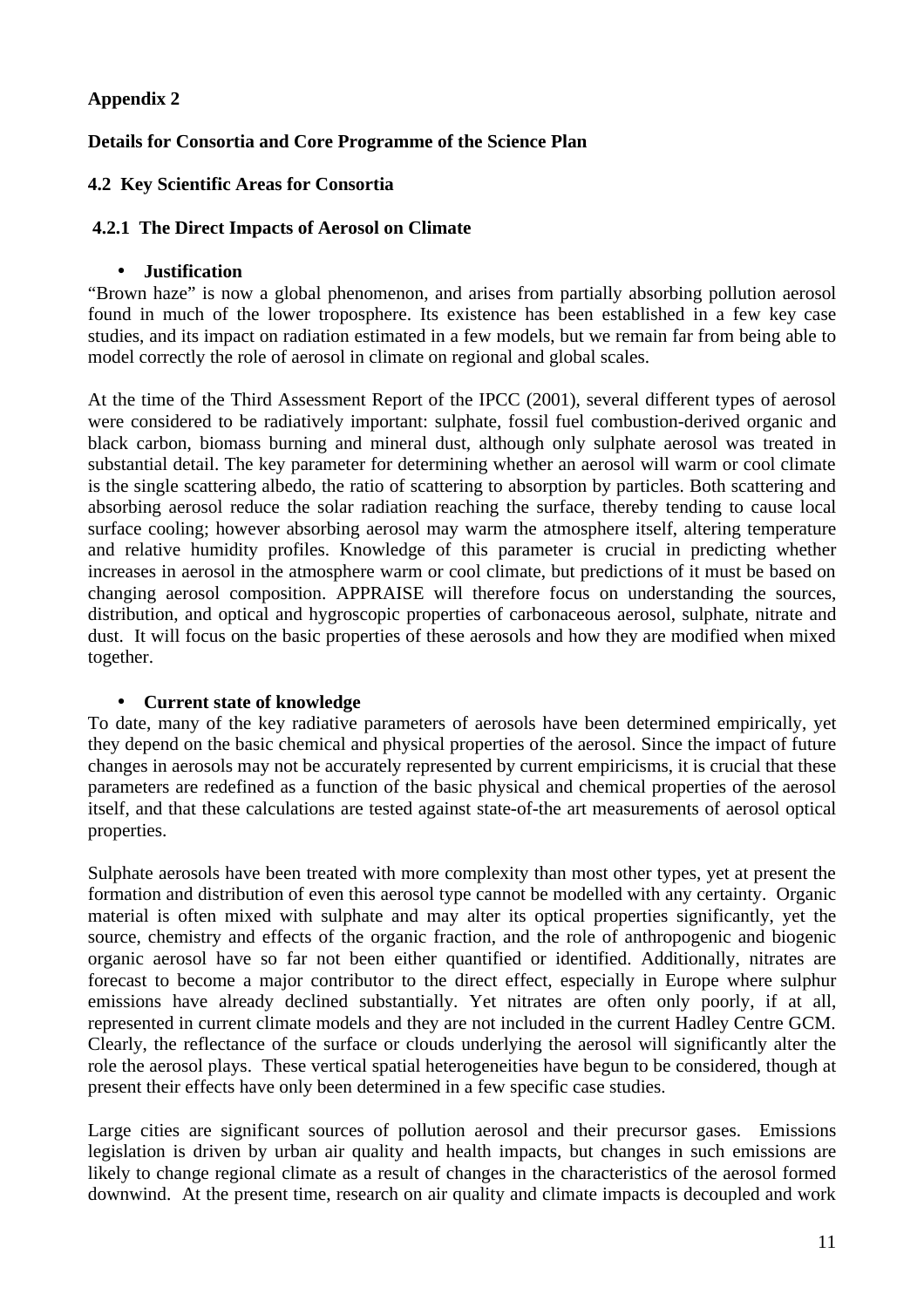is required to assess the linkage between them. This area is particularly important for future policy development.

## **APPRAISE' objectives:**

- $\triangleright$  To quantify better the key parameters controlling the evolution of the single scattering albedo and radiative effect of key aerosol types
- $\triangleright$  To assess the relative contributions of primary and secondary aerosol to the global aerosol budget and their effects on the radiative budget.
- $\triangleright$  To assess the regional variabilities in aerosol and their effects
- $\triangleright$  To provide an initial framework for assessing the climatic impacts of air quality regulation of particulate material.

To achieve these objectives APPRAISE will conduct detailed field and laboratory work on some aerosol types but will also use recent results from concurrent field experiments (such as dust and biomass in DABEX, AMMA, SOLAS) and from recent developments in satellite retrievals. These measurements will be used to test detailed process models, in order to develop simplified treatments and parameterisations of the key behaviour. This information will, through a hierarchy of models, be used to predict global and regional impacts.

APPRAISE will collaborate with CGAM, QUEST and the EU programme QUANTIFY, to establish the anthropogenic, biogenic and volcanogenic contributions of several aerosol types and assess the climate sensitivities of each. Enhancing the development of models being carried out within the UKCA project, APPRAISE will focus on the regional variability of the impacts of aerosols. Large sources such as major cities, biomass burning or volcanic eruptions, may be particularly important.

### **4.2.2. Aerosol Cloud interactions and Climate**

SOLAS International has a major focus on marine production of aerosol and its role as CCN. A more uncertain and less well studied area of aerosol-cloud interaction concerns mixed phase clouds and APPRAISE will target resources in this area.

### • **Justification**

Many chemical and microphysical properties/processes of aerosol that affect clouds, such as the organic content, ice nuclei (IN) and absorbing aerosol component are not well understood, nor does modelling capability exist to predict such quantities. The critical role of clouds in climate change makes this a crucial topic. In addition, it is important to know whether absorbing aerosol is present within, above or below clouds.

### • **Current state of knowledge**

Changes in the microphysical properties of the aerosol and their number entering clouds, induce a change in the optical properties and lifetime of the cloud, which then impacts on radiation. To determine the cloud droplet number in liquid cloud it is important to know the effectiveness of the aerosol population in forming cloud droplets (cloud condensation nuclei, CCN). This property is dependent on the size, number, chemical composition, and mixing state of the particles and their geographical distribution. Much progress has been made over the last twenty years in understanding the role of inorganic particulate as CCN, however, the role of the organic fraction, often mixed in with the same particles as the inorganic material, remains largely unquantified.

To date, progress in incorporating the climatic effects of clouds has been limited to those effects that directly affect the reflectance of the cloud through increase in cloud droplet number. However,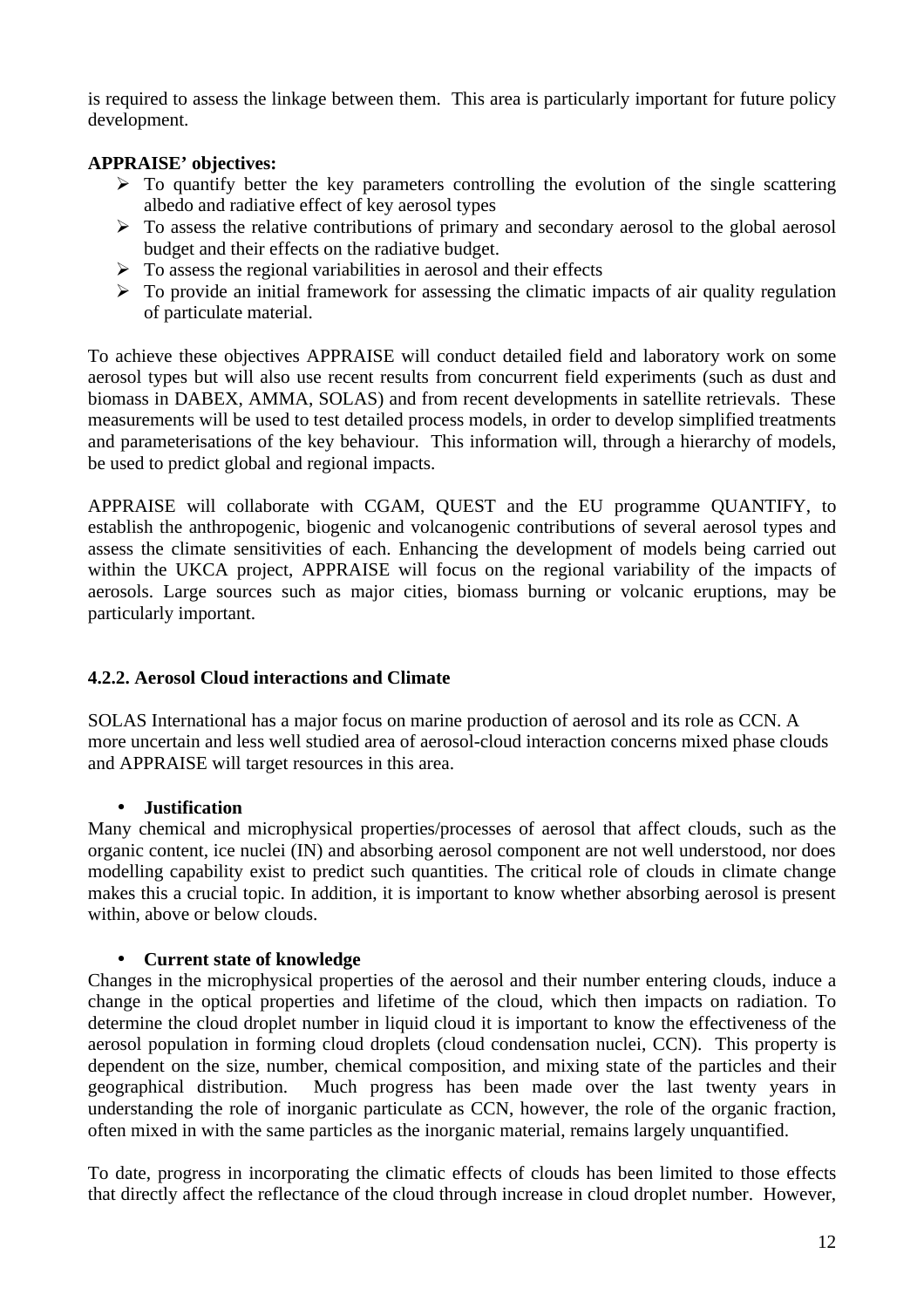there are several other parameters that change such as cloud lifetime, precipitation and cloud height that cannot be treated as straightforward effects without considering detailed feedbacks. At present such effects have not been directly quantified in the atmosphere, and are poorly predicted by global models. Mid and upper level clouds are often composed of ice crystals and aerosol can have a significant role in determining their properties as they act as nuclei for ice formation. At present, the number, composition and spatial distribution of ice nuclei are unknown and their control of cloud particle numbers and cloud dynamics uncertain. Whilst progress (for example by the NERC CWVC programme) has been made on the radiative impacts of warm clouds and also those of upper level ice clouds such as cirrus, mixed phase clouds remain very poorly understood.

#### **APPRAISE' objectives:**

- $\triangleright$  To assess the relative importance of the key processes by which aerosol control cloud microphysics in mixed phase clouds
- $\triangleright$  To determine the properties and role of ice nuclei and their interaction with mixed phase clouds
- $\triangleright$  To assess the role of absorbing material above, below and within clouds

To improve our understanding of changes in cloud microphysics, cloud cover and precipitation, APPRAISE will focus on the quantitative understanding of IN and the role of organics and absorbing aerosol. The role of the latter, in particular, needs to be much more fully understood than at present.

Previous work has focused on liquid phase clouds only, and ice clouds have been studied in the tropics recently during EMERALD, SCOUT and ACTIVE. APPRAISE will therefore focus on mixed phase clouds. Process-scale models must be developed to link between measurements and larger scale models. At present this remains something of a bottleneck. New satellites, such as CALIPSO and CLOUDSAT on the "A Train" include LIDAR and RADAR that are capable of probing clouds with unprecedented detail. APPRAISE will maximise this opportunity and play a significant role in interfacing these tools with in situ measurement and model development.

### **4.2.3. Aerosol Coupling in the Earth System**

#### • **Justification**

Changes in past and future land use and the natural biosphere will significantly impact the physical and chemical characteristics of aerosols and their atmospheric burden, and hence will feedback on climate. Conversely, climate change will alter the biosphere, which may not be able to acclimatise rapidly and so will further change the aerosol load. Changes in precipitation patterns, surface insolation and wind patterns resulting from climate change will, for example, affect the uptake of mineral dust into the atmosphere in arid areas. Changes in cloud processes and patterns due to any climate change mechanism will affect the aerosol burden on regional and global scales and, conversely, aerosol changes may affect precipitation patterns. Changes in climate may influence the incidence of biomass burning. Such feedbacks are presently ill-defined and poorly understood. Integrating atmospheric, biospheric, hydrological and earth science expertise is needed to improve knowledge of these complex processes.

A clear area that is likely to be significant is the dependence of emissions of biogenic organic compounds on future temperature changes. Such compounds have been shown to be precursors to aerosol formation (eg NERC TORCH consortium), and changes in their emissions through, for example, raised temperatures, may affect the aerosol flux exponentially.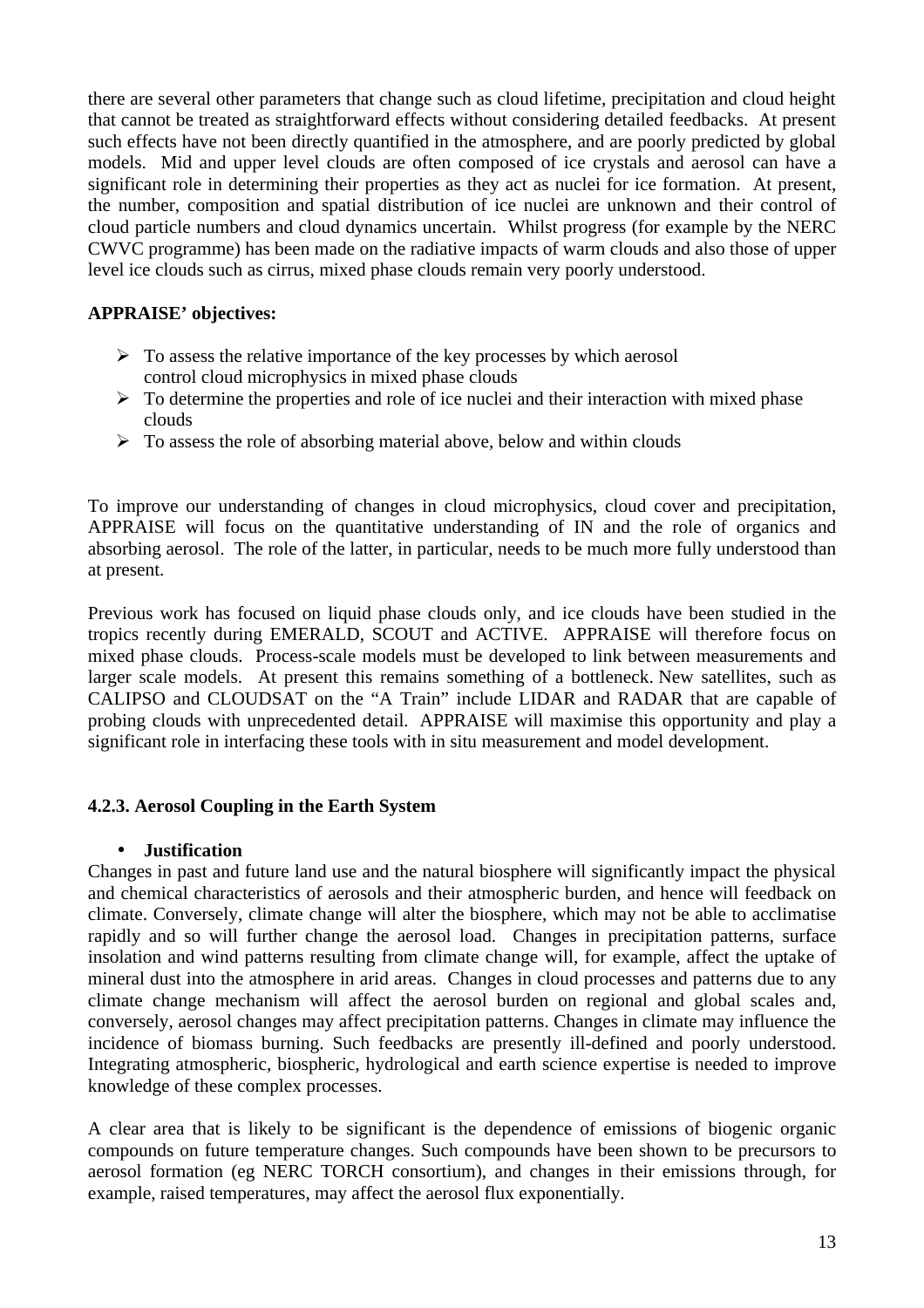#### • **Current state of knowledge**

An increasing number of studies suggest that biogenic organic aerosol (BOA) dominates the organic carbon concentration in remote environments. It is well established that biogenic precursor gases (Biogenic Volatile Organic Compounds – BVOC) contribute to the formation of biogenic organic aerosol, while the yields have been poorly quantified. While most work to date has focussed on monoterpene chemistry, sesquiterpenes have been harder to measure in the natural environment (due to their short lifetime) and the aerosol yield from isoprene remains an area of active research. Only very few field studies at a very limited number of ecosystems have attempted to produce budgets of the role of BVOCs for aerosol production. 'Blue haze' has been reported in the literature well before the industrial revolution, but little is currently known about the natural state of the biogenic aerosol loading, making it difficult to estimate the anthropogenic impact. BVOC emissions (and to a lesser degree aerosol yields) are sensitive to changes in temperature, solar radiation, precipitation patterns and land cover.

There have been considerable changes in land use since 1850 which are likely to continue in the future, significantly impacting the atmospheric aerosol burden and its physical and chemical characteristics and hence providing a feedback on climate. BOA production in large forested regions, in particular, is thought to affect precipitation, creating a link between the biological and hydrological cycling through the effects of aerosol and cloud. Changes in patterns of nutrient transport (e.g. dust) will induce further vegetation responses. In addition, deposition rates of aerosol to vegetation are known to change with surface roughness, particle size and meteorological parameters, so that changes in climate and land cover may alter their atmospheric residence time. An improved process understanding of vegetation responses, BVOC emissions, BOA formation and its coupling to the climate system and hydrological cycle is needed to quantify and predict past, present and future feedbacks.

The impact of climate change on vegetation response, has been simulated by the Hadley Centre, and this may impact on aerosol production or loss. There is considerable CGAM activity in this area and APPRAISE will ensure that this is effectively coupled into the consortium. QUEST has made significant investments in large scale modelling of biosphere-atmosphere interaction and the incorporation of surface fluxes of biogenic aerosol and dust into the UKCA. However, these parameterisations are built on pre-existing knowledge, which, for the most part, falls short of being adequate and is based on very sparse data sets. APPRAISE will therefore focus on process-level, measurement-driven science and modelling, to build a sound basic understanding of surface exchange processes. The outcome will be improved parameterisations that can be included in global models of the Earth System and used to probe better the climate responses through global simulations. A suitable link to the UKCA or another existing global modelling activity will be identified by the APPRAISE consortia to ensure that the improved process-level understanding can be scaled-up without duplicating efforts made elsewhere.

### **APPRAISE' objectives:**

- $\triangleright$  To provide quantitative descriptions of key biogenic surface flux processes between aerosol and their precursor gases.
- $\triangleright$  To quantify biogenic volatile organic compound chemistry and aerosol formation in and above vegetation canopies through integrated field studies
- $\triangleright$  To assess the impact of such processes on regional aerosol burden and precipitation.
- $\triangleright$  To assess the impact of land use changes on aerosol emission and deposition and develop predictive capability

QUEST and SOLAS programmes have already invested significantly in the areas of surface ocean– atmosphere, dust–ocean flux coupling and global parameterisation. However, at present our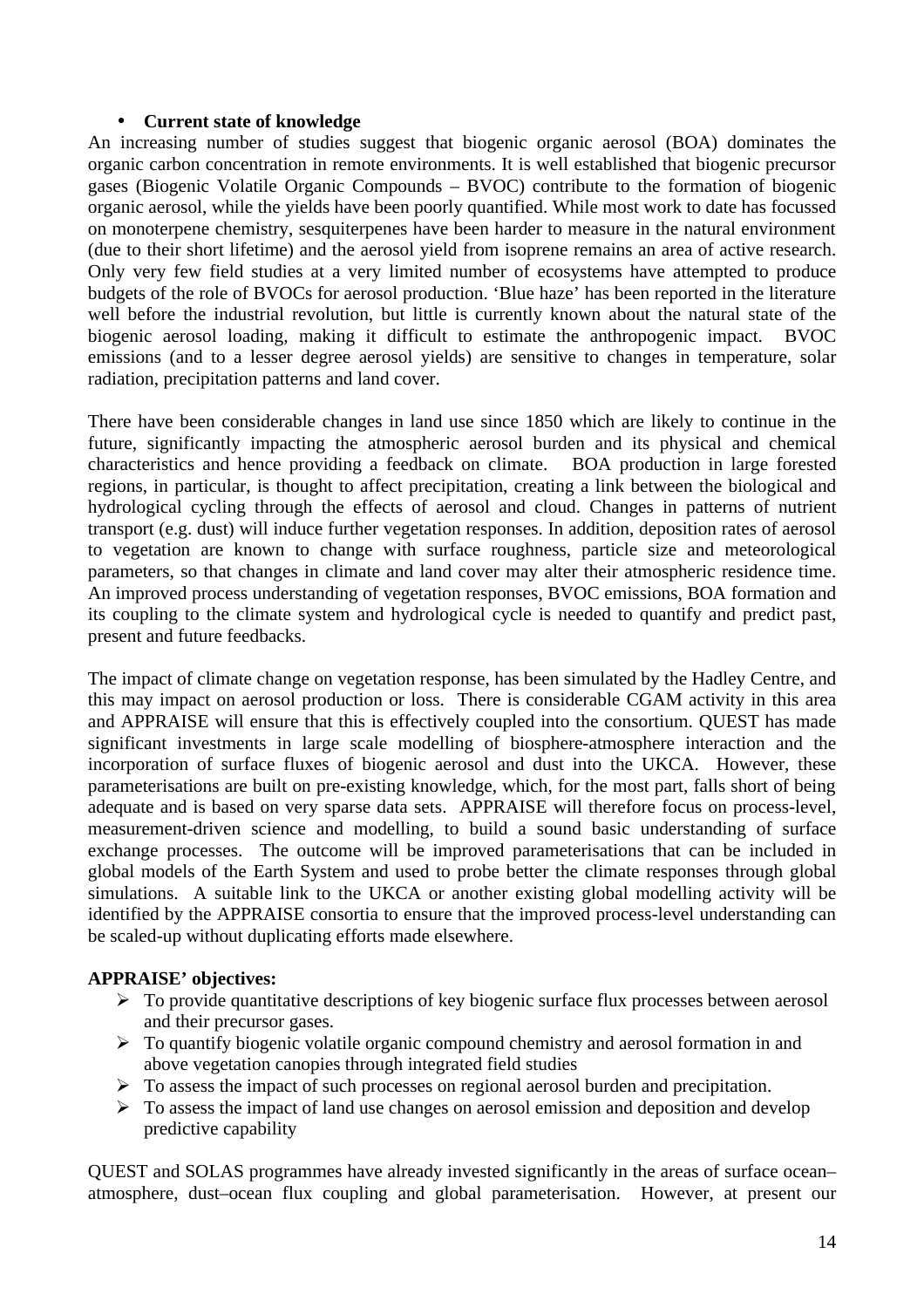knowledge of the underlying detailed processes is very poor. Hence, APPRAISE will focus on such key interactions at the land-atmosphere interface. Recent studies such as TORCH and CEH activities (described above, in **Current state of knowledge**) provide clear composition and flux methodologies that APPRAISE may wish to extend. Such feedbacks are presently ill-defined and poorly understood. APPRAISE will develop capability to probe such feedback mechanisms and link process-understanding from detailed measurements, with model simulations of such behaviour. The links with QUEST will ensure that such detailed understanding is fed through into the Earth System modelling community. It is not proposed that a rival global modelling activity is conducted in this area. In addition, biosphere-aerosol-cloud interactions form one of the central themes of the Integrated Land Ecosystem – Atmosphere Processes Study (iLEAPS) of IGBP, which, unlike SOLAS, has currently no direct UK contribution. Such activities within APPRAISE, which are an area of strength for the UK, will provide an ideal synergy between NERC's output and the international community.

### **4.3 Key Underpinning Science Areas – The Core Programme**

### **4.3.1 Formation Pathways and Properties of Organic Aerosols**

Organic material often contributes the largest fraction to the mass of submicron aerosol, impacting the aerosol optical properties, and may play a critical but as yet ill-defined role in cloud activation. At present the processes dictating the formation of secondary organic aerosol, including photooxidation of gas phase precursors, are very poorly known and regional and global models grossly under estimate the amount of organic aerosol in the atmosphere by up to a factor of 10. Clearly this means the science community is not in a position to develop predictive modelling capability without a much better basic understanding of the processes. Once inside the particle, organic material affects the water affinity and cloud activation, yet a sound thermodynamic framework on which to base predictions of these properties is at present missing due to the lack of laboratory data on solution densities, surface tensions and chemical activities.

At present DIAC supports the development of detailed thermodynamic and sectional aerosol models that can utilise this information. DIAC also conducts gas phase and particle phase measurements of speciated organic material and aerosol composition and studies their properties in chambers and in the field. This area feeds into an activity in QUEST to develop a parameterisation for secondary organic aerosol in global models. This APPRAISE activity will provide be able to test the above activities on secondary organic aerosol formation and its properties in mixed component aerosol. APPRAISE will support the development of a model framework for prediction of secondary organic aerosol formation from the gas phase that can test chamber and field measurements. APPRAISE will seek to support a programme of basic laboratory data on mixed component aerosol properties and couple this with a development of model tools to predict aerosol properties such as activity and vapour pressures based on chemical structure or molecular dynamics. The UK has the internationally leading expertise in these areas and when combined with the available skills in DIAC, will form a world leading activity that will deliver a much improved description of secondary organic aerosol formation and its effect on aerosol behaviour in the atmosphere. It is anticipated that this activity will work closely with the current DIAC work in this area.

The main deliverables of this activity will be:

- An improved description of secondary organic aerosol production
- A framework for assessing its role in the behaviour of mixed component aerosol.

#### **4.3.2 Improved Representation and Validation of the Radiative Properties and Impacts of Aerosols and Clouds**

The direct impact of aerosols on climate is governed by their scattering and absorption of radiation. This APPRAISE activity should focus on the development of basic tools and methodologies for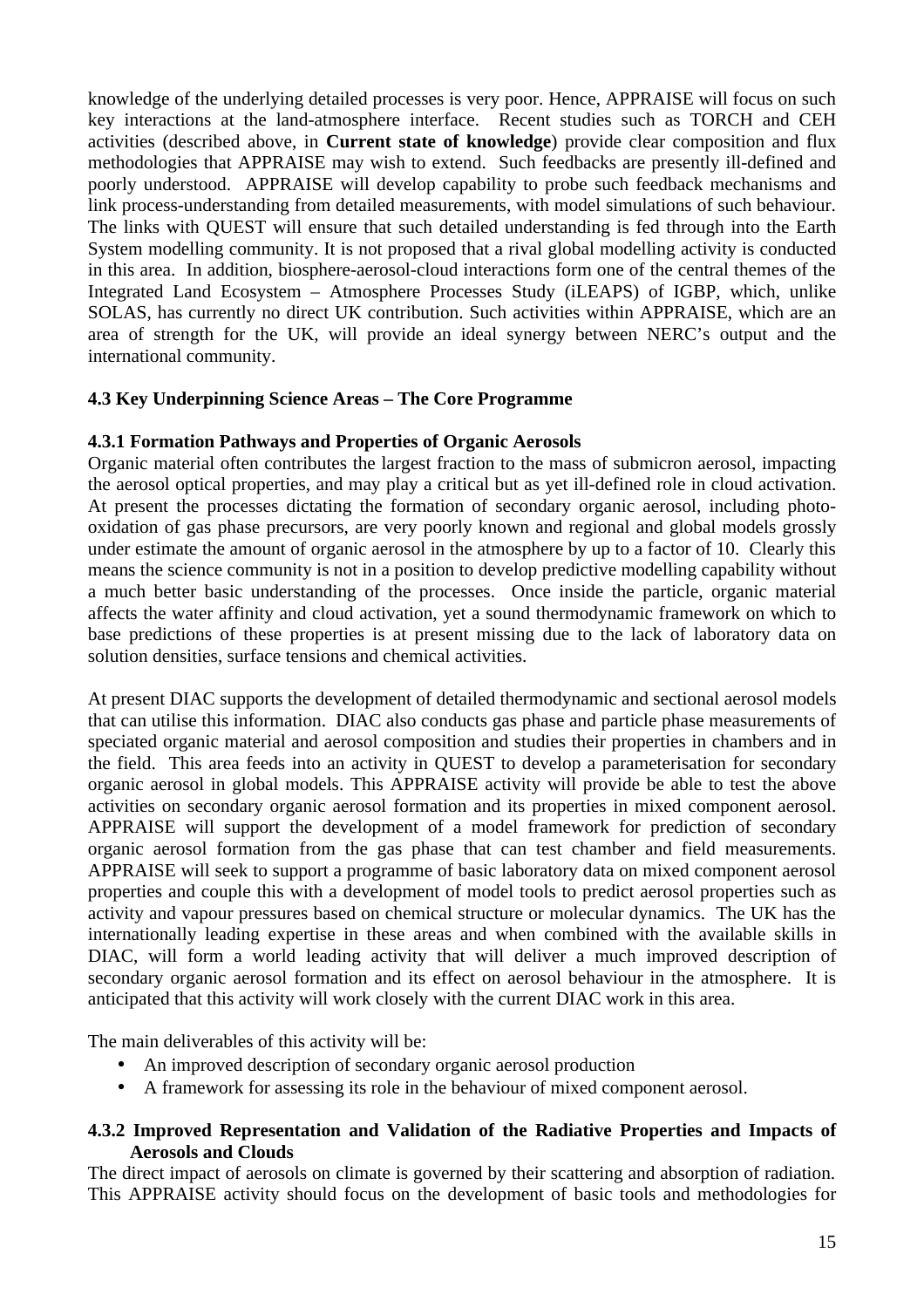addressing radiative transfer in a range of applications to aerosols and climate, and the validation of those tools in terms of global and regional observations. A cohesive and process-based methodology is required for determining aerosol radiative properties using composition information newly available from the UK observational community, and incorporating new quantitative information from remote sensing instrumentation. A Community radiative transfer code dealing with aerosols (and clouds), which is capable of dealing with issues such as asphericity of aerosols (particularly mineral dust and ice crystals), growth of aerosols with relative humidity, internal inhomogeneous mixing of aerosol components and cloud droplets, will be developed. It is also necessary to develop simplified versions of this sophisticated model which can be reliably incorporated into global climate models in an inclusive but efficient way and this APPRAISE activity will coordinate and advise users appropriately. These tools will be of key importance to all 3 proposed areas of activity within APPRAISE and have much wider uptake throughout the UK community beyond the lifetime of APPRAISE.

This activity should also ensure the availability of input parameters to the code, for example the refractive indices of aerosol types as measured in the laboratory, and the outputs constrained by laboratory measurements and regional and global observations of aerosol properties. To achieve the latter, retrievals of aerosol optical depth, aerosol size distributions, and scattering and absorption properties are available from satellite remote sensing methods. Additionally, the AERONET sunphotometer network supplies high quality data on the aerosol optical depth, the aerosol size distribution and the refractive indices of the aerosol. A CIMELS sun-photometer coupled to the AERONET network will be installed at the Cardington site, which is geographically a few miles from the location of the FAAM aircraft at Cranfield. Therefore aerosol data are available routinely from the aircraft for cross validation of the aerosol size distribution, aerosol scattering and absorption etc. This activity will work closely with UFAM and DIAC aerosol scientists to ensure FAAM data are delivered for this task in an appropriate way. Additionally, the compilation of a database of global aerosol products derived from current and future satellite instrumentation (e.g. MODIS, MISR, AATSR, SEVIRI, GERB, CALIPSO) will be coordinated from 2000 onwards. Data relevant to specific measurement campaigns (e.g. AMMA, DODO etc) in specific areas will be coordinated and developed. These will provide essential data for validating the aerosol global models and for cross calibration with aircraft measurements.

The main deliverables of this activity will be:

- A community radiative transfer model that can be both simplified or made more complex and so be incorporated into a wide range of aerosol models, and an assessment of the quality of the required inputs.
- Provision of aerosol optical depth, size distribution and refractive index from such as is available from the AERONET sun-photometer installed at the Cardington site.
- A database of aerosol products including aerosol optical depth, aerosol Angstrom coefficients, aerosol size distributions, and single scattering albedo, and similar products for specific FAAM aircraft operations/dedicated aerosol measurement campaigns.

#### **4.3.3 Development of a Global Model to Investigate Key Aerosol and Cloud Processes**

Clearly a global aerosol model is a critical tool for testing much of the process-level understanding that will be gained through APPRAISE. It provides an environment for developing simplified schemes that reflect these key mechanisms and for testing them before they are incorporated into global and regional climate models. UKCA (an NCAS/Met Office initiative) is a major vehicle for incorporation of much of this work, and will be useable over the lifetime of APPRAISE. At present, much of the NCAS UKCA model development has been focused on the implementation of a working global model and the inclusion of parameterisations of aerosols within it. Such activities are supported by NCAS and QUEST. What has not been developed, however, is an activity that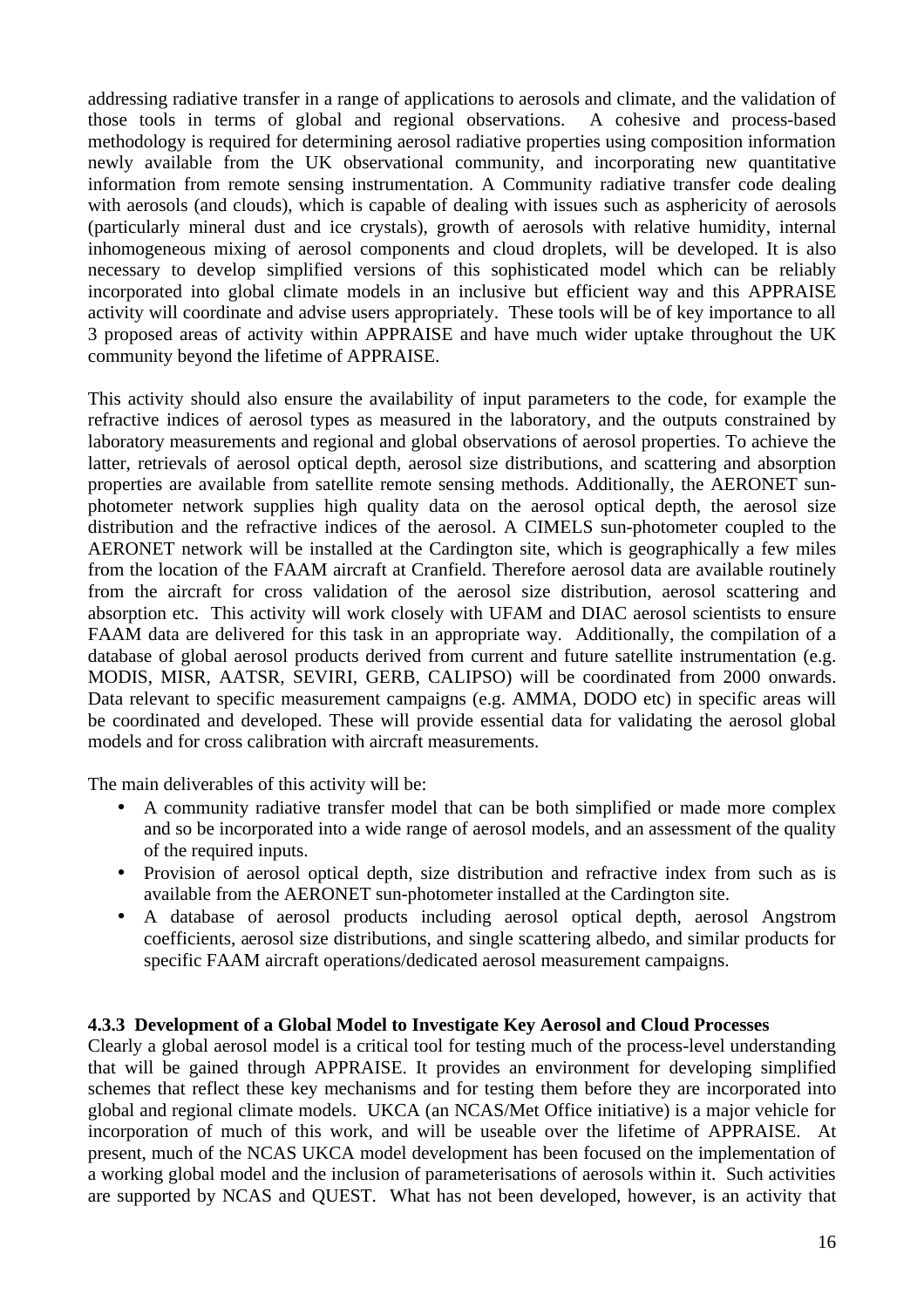will work closely with the process-modelling development being carried out within NERC DIAC and elsewhere, to understand the key parameters and processes required in large scale, complex models and test them thoroughly. This activity is vital to APPRAISE. It provides the key rung in the hierarchy of aerosol models that exist to progress from process-understanding to predictive capability.

This activity must be carried out closely with the development of the aerosol component of the UKCA and with DIAC aerosol models. The activity should coordinate and develop the ability to integrate aerosol models of varying complexity and is therefore central to the hierarchical model development envisaged by APPRAISE. The activity should allow aerosol transport models to be used offline from the climate models so that the aerosol schemes can be tested more thoroughly. The incorporation of tested schemes into the Hadley Centre GCM, however, will be resourced elsewhere, for example through NCAS.

This aerosol-transport modelling activity will work closely with all of the major components of APPRAISE in the design and planning of experiments and so improve the representation of measurement-based aerosol processes in the model.

The activity will be responsible for ensuring that the hierarchical development of aerosol models in APPRAISE is carried out in a strategic way. This will include a workshop to identify strategic needs and the development of a staged plan for tackling the key problems for APPRAISE. The activity will work in a complementary way with other modelling activities, for example those in QUEST and NCAS.

The main deliverables of this activity will be:

- A global aerosol transport model that is capable of (i) carrying the main aerosol types, (ii) deal with complex mixing states and (iii) act as a key stage in the hierarchical testing of aerosol processes in APPRAISE
- Coordination of the development of the hierarchical model development, interfacing with other modelling effort in the UK.

### **4.3.4 Improved Coupling of In Situ Cloud Measurements with Novel Model Schemes**

Cloud Resolving Models (CRMs) are key tools for linking detailed measurements of cloud microphysical, radiative and dynamical properties, at the cloud-scale and larger. CRMs are the primary framework for testing model representations of aerosol-cloud interaction and developing parameterisations for inclusion in larger scale models. This task will focus on improving the aerosol and cloud physics in CRMs and on comparing simulation of these with observational data so to challenge and verify the model representation. The work will consider and contrast different levels of sophistication in the representation of aerosol and cloud physics. The primary output to APPRAISE will be improvements in aerosol-cloud interaction within such schemes. A wide range of cloud types should be addressed that include both stratiform and convective clouds and the task will treat warm clouds and their aerosol interactions, cold clouds and the role of ice and mixed phase clouds. The task will act as a key interface between aerosol and cloud measurement using NCAS facilities such as the UK FAAM aircraft and laboratory process studies, and larger scale models that may be used regionally and globally to investigate the climatic impact of clouds.

The main deliverables of this activity will be:

• Improved treatment of cloud / aerosol interactions in cloud resolving models including explicit aerosol and cloud microphysics that is based on an improved knowledge of the interaction of clouds and aerosol especially mixed phase clouds.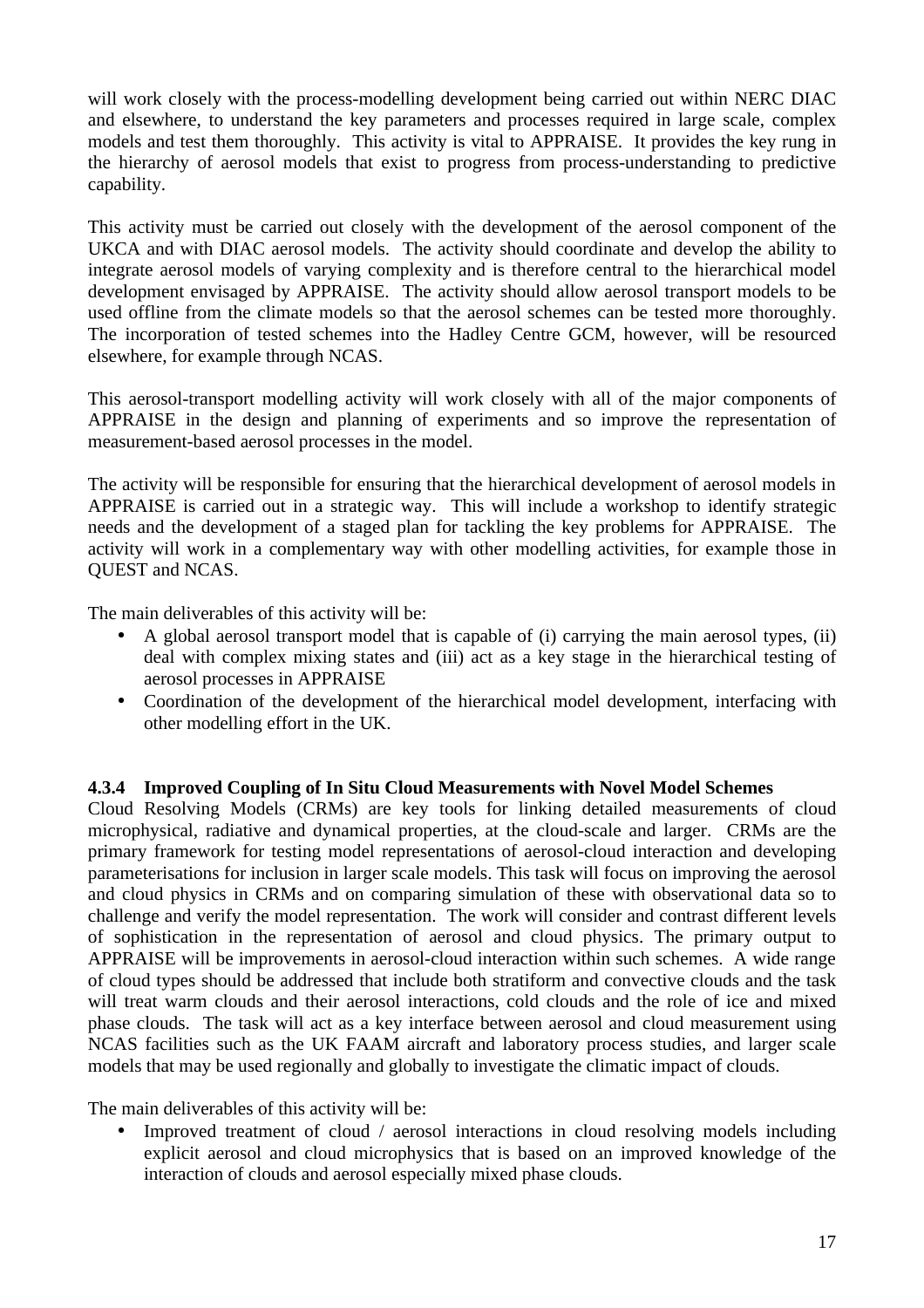## **Details of Logistical Support and Integration**

**5.1** *The FAAM Aircraft:* It is anticipated that this will be a core element to the programme. As with blue skies applications to NERC, it is anticipated that costs such as those associated with detachment, operations away from home, T&S costs etc should be met by the consortia budget. NCAS UFAM will provide key instrumentation and instrument scientist support to the programme as required by the consortia or strategic activities. Collaboration with Met Office should be developed through the consortia to ensure access to their expertise and some of the critical aircraft instrumentation likely to be necessary for APPRAISE.

**5.2** *Ground Sites:* Access to ground sites for in-situ and remote sensing purposes is likely to form part of some consortia bids. Access to all existing sites, university run, Chilbolton and Met Office sites such as Cardington should be considered.

**5.3** *The Chilbolton RADAR facility:* This may well be a key part of the cloud element of the programme as it provides observations of the vertical properties of clouds, aerosols and ground radiative fluxes on a 24h/365 days basis. Again it is envisaged that costs for use within consortia are met from within the consortia budgets.

**5.4** *Satellite Data*: Whilst it is expected that much use will be made of satellite data products and this is very much encouraged by the APPRAISE EAG, it is not anticipated that APPRAISE will resource a major satellite development programme, it is expected that this will come through a close liaison with EOS, utilising experience within the university community, and within DARC, ESSC and CEH, and exploiting the new height resolved aerosol observations from CALIPSO and CLOUDSAT. New measurements from the NERC-funded GERB experiment, and the SEVIRI imager, on the Meteosat Second Generation satellite series may also be exploited.

**5.5** *Key laboratory facilities:* These include the RAL facility and several universities have the capability for conducting experiments on single particles or ensembles. Collaborative use of international facilities with capability not presently available in the UK, is also encouraged (e.g. AIDA and EUPHORE). APPRAISE offers NERC an opportunity for combining these facilities and maximising their potential through participation in appropriate international collaborative experiments.

**5.6** *Modelling and Computer Support:* The UK has a large range of models, covering all scales of process. These include: detailed single particle thermodynamic models for studying key interactions and developing basic understanding; partitioning models to probe the chemical sources of organic precursors; parcel models for studying detailed time varying development of aerosols and clouds; large eddy simulations to investigate interactions between aerosols and clouds and links to dynamics; regional and global scale transport models to investigate the impact of sources and distributions on the aerosol and cloud budget; column, regional and global scale radiation models to investigate impacts and radiation budgets; coupled biosphere, atmosphere models to investigate feedbacks. Whilst these models are available in the UK they are in varying states of development. APPRAISE will endeavour to provide linkages between these models and ensure that processunderstanding, tested through laboratory and field measurement, is fed through to larger scale, complex, coupled models. The global modelling core activity, in conjunction with the DIAC aerosol modelling activity, will act to coordinate this area.

It is anticipated that as the HPC requirements of consortia are best realised by the consortia themselves, these should be met through consortia budget.

**5.7** *Data Management*: APPRAISE will make use of BADC facilities for data provision and storage. A particular demand is likely to be the rapid provision aircraft data.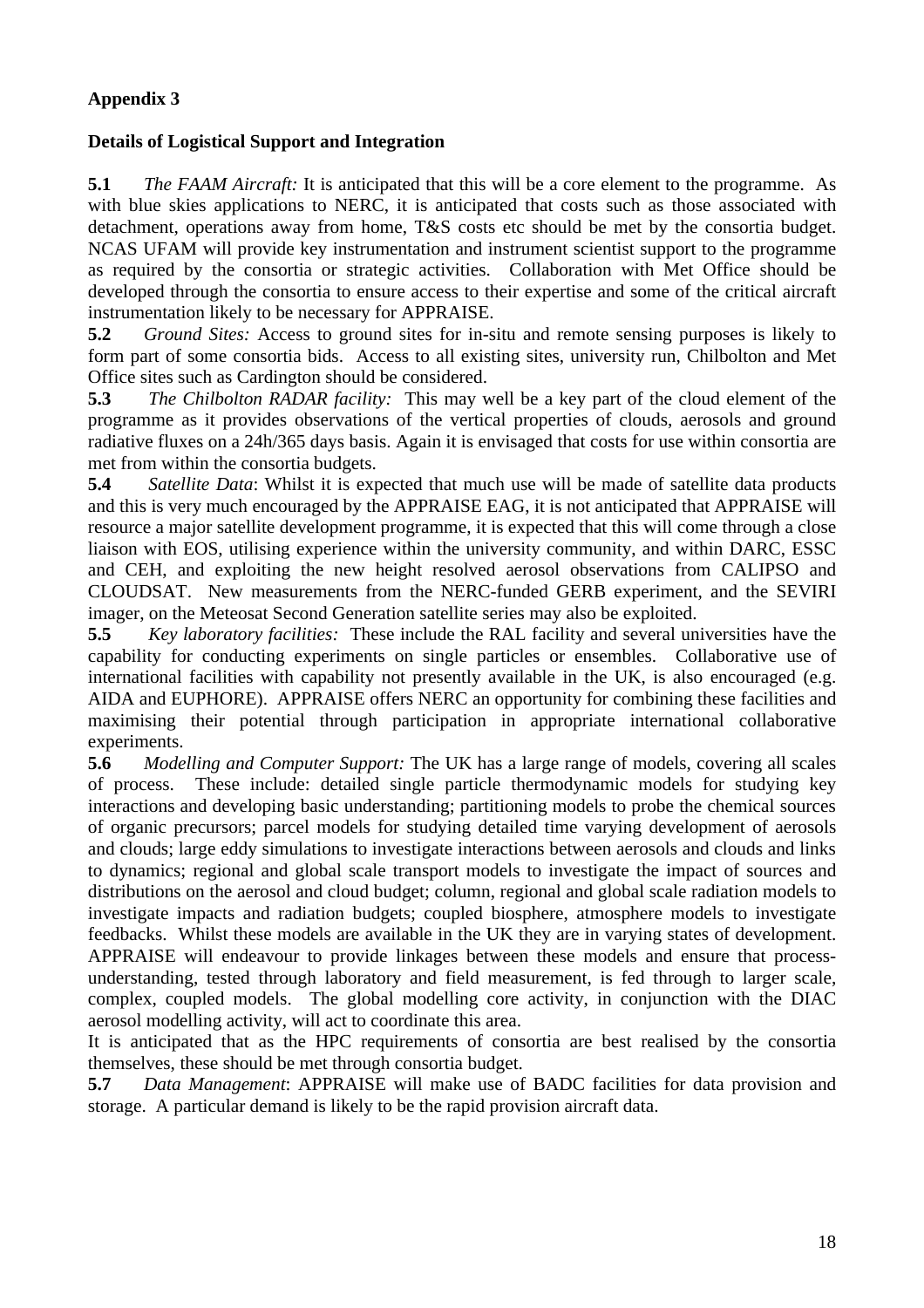| <b>Date</b>      |      | <b>Task</b>                                                           |
|------------------|------|-----------------------------------------------------------------------|
| <b>July</b>      | 2005 | Core writing team meet; invite members of expert advisory group (EAG) |
| <b>August</b>    | 2005 | EAG appraise and comment on draft SISB paper                          |
| <b>September</b> | 2005 | EAG produces information paper for SISB outlining key themes and      |
|                  |      | scientific areas to be supported, and associated spend on logistics.  |
| <b>September</b> | 2005 | SISB approve paper and project formally begins                        |
|                  |      |                                                                       |
|                  |      |                                                                       |
| <b>February</b>  | 2006 | <b>Announcements of Opportunity (AOs) issued for APPRAISE</b>         |
|                  |      | underpinning tasks, consortia and Science Co-ordinator post (note all |
|                  |      | have different closing dates)                                         |
| 21 April         | 2006 | <b>Closing date for Bids for underpinning activities</b>              |
| <b>May</b>       | 2006 | Successful bids for underpinning tasks identified by moderating panel |
|                  |      | (EAG or subgroup of it)                                               |

# **Provisional Implementation Plan for the NERC APPRAISE Programme**

|      | may recommend later starts where appropriate)                        |
|------|----------------------------------------------------------------------|
| 2006 | Anticipated start date for APPRAISE co-ordinator                     |
| 2006 | <b>Closing date for APPRAISE consortia bids for full peer review</b> |
| 2006 | <b>APPRAISE funding meeting for consortia (moderating panel)</b>     |
|      |                                                                      |
| 2007 | <b>Funding decisions issued for consortia</b>                        |
|      |                                                                      |

**June/July 2006 Earliest anticipated start date of underpinning tasks (however, panel** 

| January          | 2007     | <b>Funding decisions issued for consortia</b>                              |
|------------------|----------|----------------------------------------------------------------------------|
| <b>March</b>     | 2007     | Anticipated start date of consortia funding                                |
| April            | $2007 -$ | Anticipated that FAAM aircraft available for UK based flying with an       |
| September        | 2008     | aerosol, cloud and radiation instrument fit for joint missions with the UK |
|                  |          | <b>Met Office</b>                                                          |
| <b>October</b>   | $2007 -$ | Anticipated main field deployments and aircraft use period                 |
| <b>September</b> | 2008     |                                                                            |
| <b>December</b>  | 2007     | Provisional date for Science meeting and steering group meetings           |

| <b>February</b> | 2008 | <b>Progress and future development assessment provided to NERC by the</b><br>EAG. |
|-----------------|------|-----------------------------------------------------------------------------------|
| <b>Summer</b>   | 2008 | Provisional date for Science meeting and steering group meetings                  |

| <b>July</b> | 2009 | Anticipated end of underpinning activities |
|-------------|------|--------------------------------------------|
|             |      |                                            |

| <b>February</b> | 2010 | Anticipated completion of Data Conservation for core programme         |
|-----------------|------|------------------------------------------------------------------------|
| <b>March</b>    | 2010 | Anticipated end of APPRAISE consortia funding                          |
| February        | 2010 | Provisional date for final Science meeting and steering group meetings |
| June/July       | 2010 | Anticipated end of APPRAISE co-ordinator appointment                   |